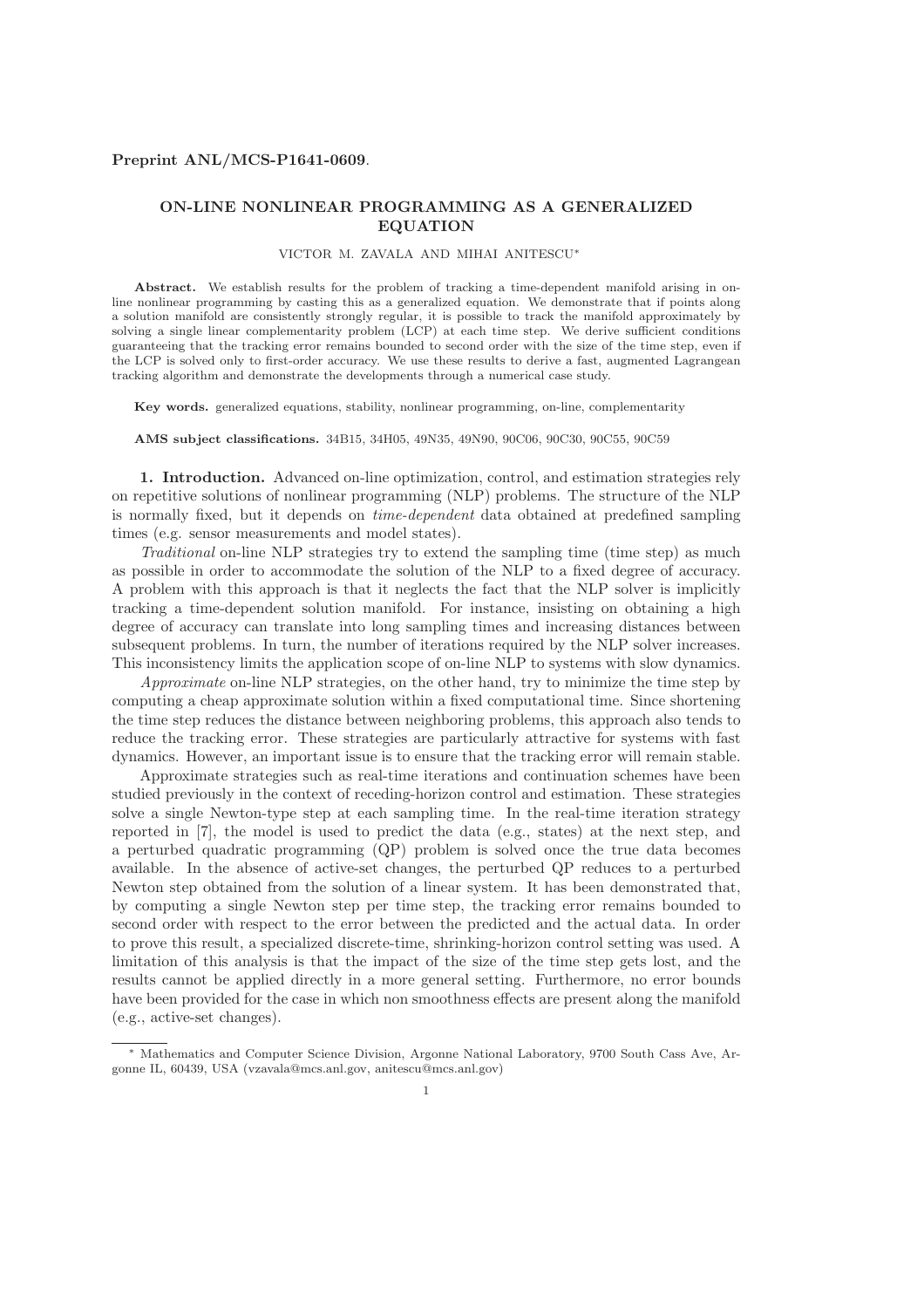The continuation scheme reported in [14] is a manifold tracking strategy in which the optimality conditions of the NLP are formulated as a differential equation. This permits a detailed numerical analysis of the tracking error as a function of the size of the time step. Sufficient conditions for the stability of the tracking error are derived. However, no order results are established. For implementation, the differential equation is linearized and discretized to derive the Newton step. The resulting linear system is solved approximately by using an iterative scheme such as generalized minimum-residual (GMRES). The use of an iterative linear solver is particularly attractive because it can be terminated early, as opposed to direct solvers. This is important in an on-line environment since it can significantly reduce the size of the time step. However, a limitation of continuation schemes is that active-set changes need to be handled indirectly using smoothing techniques (e.g., barrier functions [14, 17, 6]) which can introduce numerical instability.

In this work, we present a framework for the analysis of on-line NLP strategies based on generalized equation (GE) concepts. Our results are divided in two parts. First, we demonstrate that if points along a solution manifold are consistently strongly regular, it is possible to track the manifold approximately by solving a single linear complementarity problem (LCP) per time step. We derive sufficient conditions that guarantee that the tracking error remains bounded to second order with the size of the time step, even if the LCP is solved only approximately. These results generalize the approximation results in [7, 14] in the sense that we consider both equality and inequality constraints, with the possibility of changing the activeset along the manifold. In particular, the proposed approach does not require any smoothing, which makes it numerically more robust. Second, we derive an approximation approach where the NLP is reformulated using an augmented Lagrangean function. This permits the use of a matrix-free, projected successive over-relaxation (PSOR) algorithm to solve the LCP at each sampling time. We demonstrate that PSOR is particularly efficient because it can perform linear algebra and active-set identification tasks efficiently.

The paper is structured as follows. In the next section, we review basic concepts of parametric generalized equations. In Section 3 we will establish general approximation results and derive stability conditions for the tracking error. In Section 4 we will specialize these to the context of nonlinear programming. The augmented Lagrangean tracking algorithm and associated stability properties are presented in Section 5. A numerical case study is provided in Section 6. The paper closes with conclusions and directions of future work.

2. Generalized Equations. In this section, we use the notation from [15, 4]. Consider the following parametric GE problem: For a given  $t \in T \subset \mathbb{R}$ , find  $w \in W \subset \mathbb{R}^n$  such that

$$
0 \in F(w, t) + \mathcal{N}_K(w). \tag{2.1}
$$

Here,  $F : W \times T \to Z$  is a continuously differentiable mapping in both arguments. The multifunction  $\mathcal{N}_K : W \to 2^Z$  is the normal cone operator,

$$
\mathcal{N}_K(w) = \begin{cases} \{ \nu \in W' \mid (w - \alpha)^T \nu \ge 0, \forall \alpha \in K \} & \text{if } w \in K \\ \emptyset & \text{if } w \notin K \end{cases} \tag{2.2}
$$

where  $K \subseteq W$  is a polyhedral convex set and W' is the dual space of W. We denote the solution of  $(2.1)$  as  $w_t^*$ .

Our final goal is to create a discrete-time scheme  $\bar{w}_{t_k}$  providing a cheap but stable approximation of the solution of  $(2.1)$ ,  $w_{t_k}^*$ . To achieve this, we will perform a single *truncated* Newton iteration for the *generalized equation* per time step.

2.1. The Nonlinear Equation Case. While our work is concerned primarily with the situation when the generalized equation contains inequalities, a good intuition as to why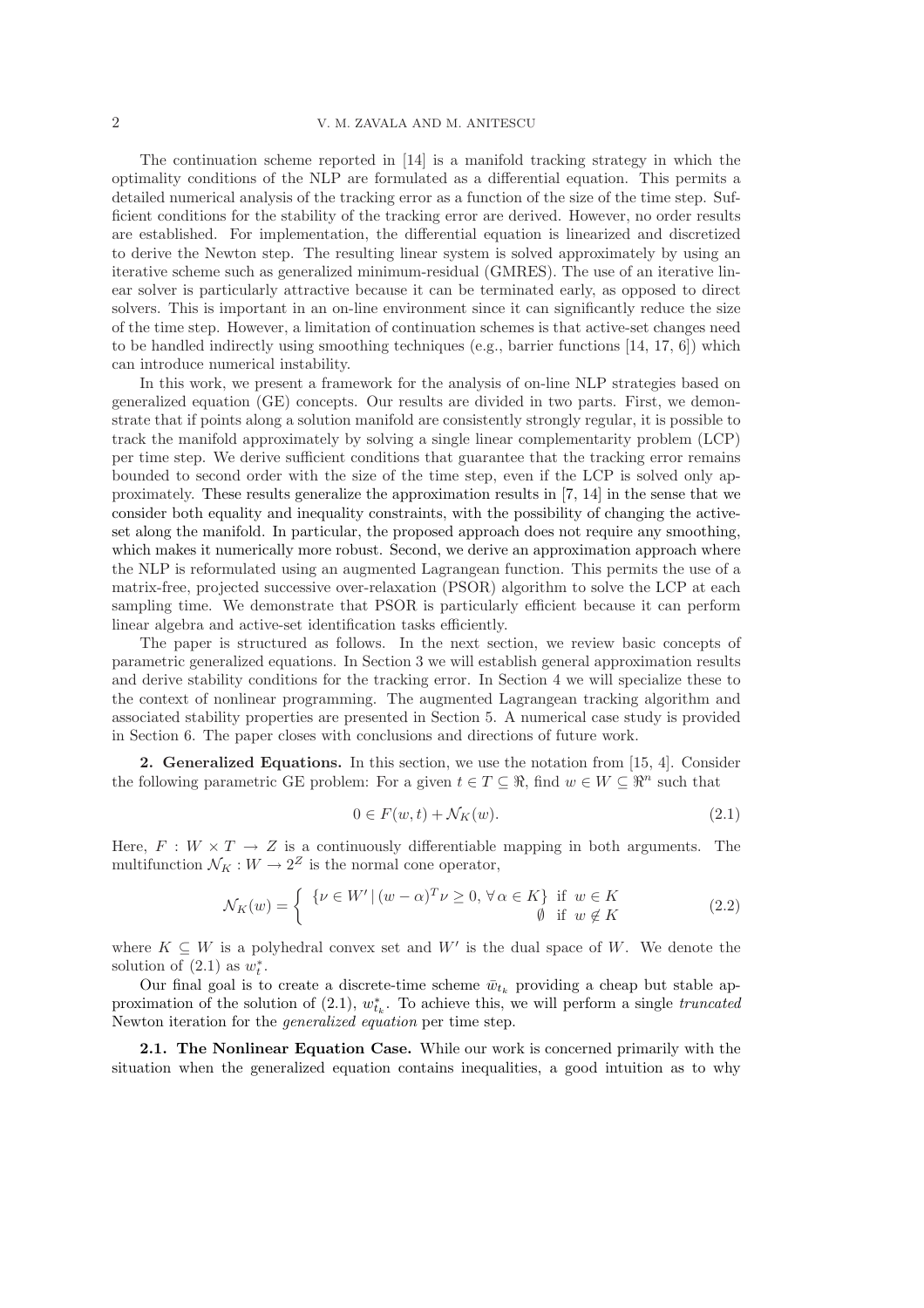a truncated approximation scheme works can be obtained by considering the case without inequality constraints  $F(w,t) = 0$  or, equivalently, of  $K = \mathbb{R}^n$ . In this particular case, the discrete-time scheme is obtained from

$$
r_{t_k} + \nabla_w F(\bar{w}_{t_k}, t_k)(w - \bar{w}_{t_k}) + \nabla_t F(\bar{w}_{t_k}, t_k)\Delta t + F(\bar{w}_{t_k}, t_k) = 0.
$$
 (2.3)

Here,  $\Delta t = t_{k+1} - t_k$ , and  $r_{t_k}$  models the fact that the Newton iteration is solved inexactly. The solution of this linear system is  $w = \bar{w}_{t_{k+1}}$ . Assume that  $||\nabla_w F||, ||\nabla_w F^{-1}||, \nabla_t F$ and all the second derivatives of F are uniformly bounded. After inverting  $\nabla_w F$  in (2.3) squaring the terms, and using the triangle inequality, we obtain that there exists  $\gamma_0 = 3$  $\max\{||\nabla_w F^{-1}||\}$  $^{2}$ ,  $||\nabla_{w}F^{-1}||$  $\left\vert \left\vert \nabla_{t}F\right\vert \right\vert ^{2}\},\$  independent of t and w, such that

$$
\left| \left| \bar{w}_{t_{k+1}} - \bar{w}_{t_k} \right| \right|^2 \le \gamma_0 \left( \Delta t^2 + ||r_{t_k}||^2 + ||F(\bar{w}_{t_k}, t_k)||^2 \right). \tag{2.4}
$$

Using Taylor's theorem, (2.3), and the triangle inequality, we obtain that there exists  $\gamma_1 > 0$ , dependent on the second derivatives of  $F$ , independent of  $t$  and  $w$ , such that

$$
||F(\bar{w}_{t_k}, t_k)|| \le ||r_{t_k}|| + \gamma_1 \left(\Delta t^2 + ||\bar{w}_{t_{k+1}} - \bar{w}_{t_k}||^2\right).
$$
 (2.5)

Then, if we choose  $\Delta t \leq \frac{1}{2}$  and solve the linear system (2.3) such that  $||r_{t_k}|| \leq \gamma_2 ||\Delta t||^2$ , it follows from (2.5), after replacing  $\left| \left| \bar{w}_{t_{k+1}} - \bar{w}_{t_k} \right| \right|$  $2^{2}$  from  $(2.4)$ , that

$$
||F(\bar{w}_{t_k}, t_k)|| \leq \gamma_3 \Delta t^2 + \gamma_4 ||F(\bar{w}_{t_k}, t_k)||^2, \qquad (2.6)
$$

where  $\gamma_3 = \gamma_2 + \gamma_1(1 + \gamma_0) + \frac{1}{2}\gamma_0\gamma_1\gamma_2^2$ , and  $\gamma_4 = \gamma_0\gamma_1$ . It follows that, as soon as  $\Delta t \leq$  $1/\sqrt{4\gamma_4\gamma_3}$ , we have that

$$
||F(\bar{w}_{t_k}, t_k)|| \leq 2\gamma_3 \Delta t^2 \Rightarrow ||F(\bar{w}_{t_{k+1}}, t_{k+1})|| \leq 2\gamma_3 \Delta t^2.
$$

By induction, we have that the preceding holds for all  $k$ . Therefore, if we solve the linearized problem sufficiently accurately, then for a sufficiently small time step we have that the residuals at all time steps will not exceed  $O(\Delta t^2)$ . Therefore, the solution manifold of  $F(w,t) = 0$  can be tracked by the approximation scheme within  $O(\Delta t^2)$ . In particular, the discrete scheme remains stable as  $\Delta t \rightarrow 0$ .

Approximation results can also be established for the more general case including inequality constraints (i.e., the cone  $K$  is not trivial), but this task is not straightforward. The difficulties, as pointed out in [7], are technical and include the fact that, in the presence of inequality constraints, we cannot algebraically invert the solution mapping. In addition, nonsmoothness effects prevent the application of Taylor-like results. These are the difficulties we resolve in the following sections.

2.2. Linearized Generalized Equations. An important consequence of the structure of (2.1) is that it allows us to analyze the smooth and nonsmooth components independently. This greatly simplifies the task of establishing theoretical properties. As before, we are interested in constructing approximation schemes to track  $w_t^*$ . We start by defining the linearized generalized equation (LGE) at a given solution  $w_{t_0}^*$ ,

$$
r \in F(w_{t_0}^*, t_0) + F_w(w_{t_0}^*, t_0)(w - w_{t_0}^*) + \mathcal{N}_K(w)
$$
\n
$$
(2.7)
$$

where  $F_w(w,t) := \nabla_w F(w,t) \in \Re^{n \times n}$ . If  $K = \Re^n_+$  (the nonnegativity orthant), solving the above LGE is equivalent to solving the perturbed linear complementarity problem,

$$
w \ge 0, \quad \nu = F(w_{t_0}^*, t_0) + F_w(w_{t_0}^*, t_0) \Delta w - r \ge 0, \quad w^T \nu = 0.
$$
 (2.8)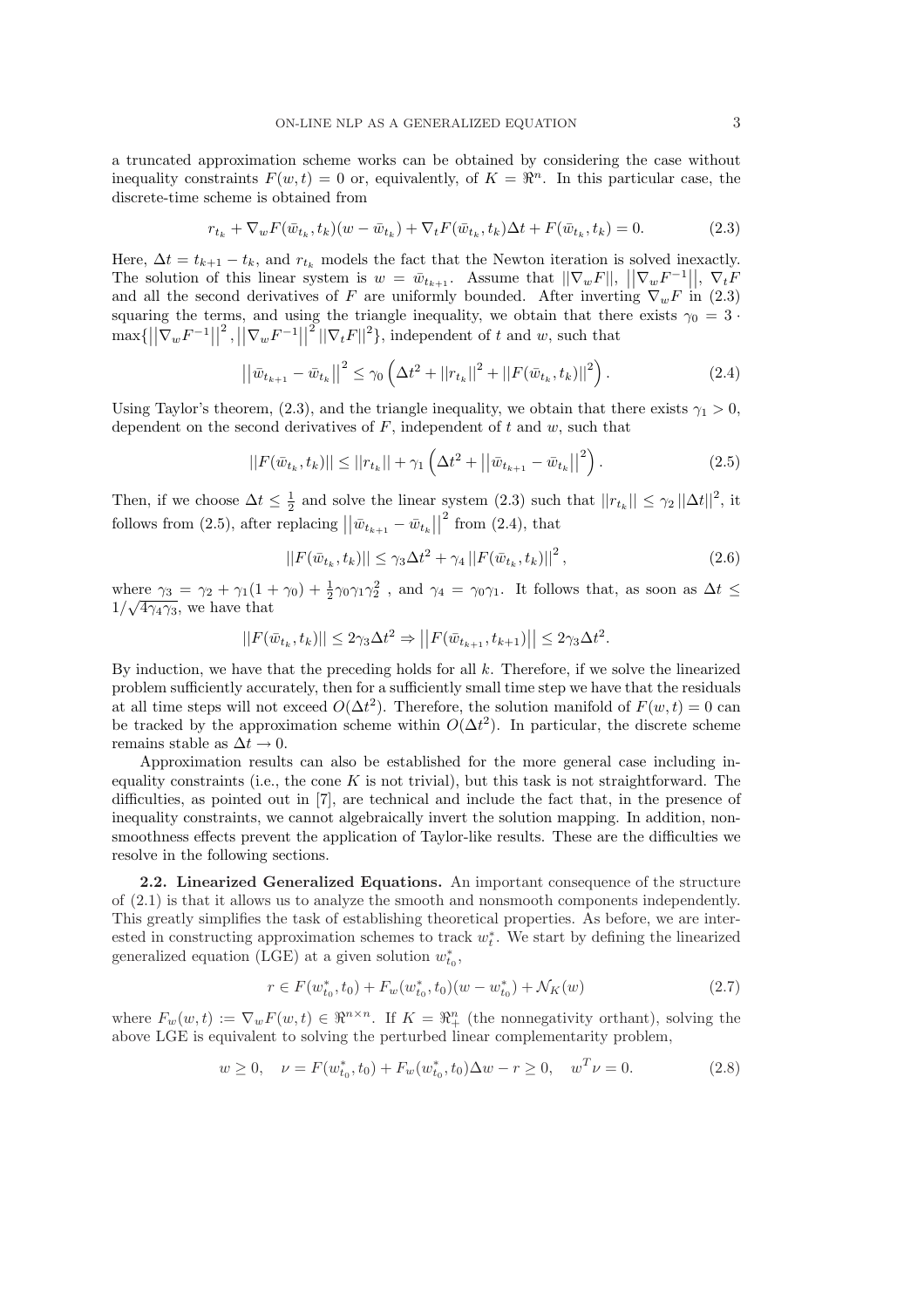If  $F_w$  is a symmetric matrix then  $(2.8)$  are, in turn, the optimality conditions of the quadratic programming (QP) problem,

$$
\min_{\Delta w \ge -w_{t_0}^*} \quad \frac{1}{2} \Delta w^T F_w(w_{t_0}^*, t_0) \Delta w + F(w_{t_0}^*, t_0)^T \Delta w - r^T \Delta w. \tag{2.9}
$$

We can rewrite (2.1) at any point w, t in the neighborhood of  $w_{t_0}^*$  in terms of (2.7) by defining the *residual*,

$$
r(w,t) = F(w_{t_0}^*, t_0) + F_w(w_{t_0}^*, t_0)(w - w_{t_0}^*) - F(w, t).
$$
\n(2.10)

This gives, for any point satisfying (2.1),

$$
r(w,t) \in F(w_{t_0}^*, t_0) + F_w(w_{t_0}^*, t_0)(w - w_{t_0}^*) + \mathcal{N}_K(w). \tag{2.11}
$$

The above formulation will allow us to bound the distance between  $w_{t_0}^*$  and neighboring points in terms of  $r(w,t)$ .

Central to this study is the inverse operator  $\psi^{-1}: Z \to W$  of the perturbed LGE (2.11) which we define as

$$
w \in \psi^{-1}[r] \quad \Leftrightarrow \quad r \in F(w_{t_0}^*, t_0) + F_w(w_{t_0}^*, t_0)(w - w_{t_0}^*) + \mathcal{N}_K(w). \tag{2.12}
$$

In other words, the operator is a multifunction from the space of the residual (perturbation) of the LGE to the space of the solution. Note that the operator and the residual  $r(w,t)$  depend implicitly on the linearization point  $w_{t_0}^*$ . This dependence will be made clear from the context, so we will not carry it in the notation. Some basic properties arising from the definition of the inverse operator are as follows:

$$
w_{t_0}^* \in \psi^{-1}[r(w_{t_0}^*, t_0)] = \psi^{-1}[0], \quad w_t^* \in \psi^{-1}[r(w_t^*, t)].
$$

DEFINITION 2.1. *(Strong Regularity [15]). It is said that*  $w_{t_0}^*$  *is a strongly regular solution of the LGE* (2.11) *if there exists a neighborhood*  $V_W \subseteq W$  *of*  $w_{t_0}^*$  *and a neighborhood*  $V_Z \subseteq Z$  $of$   $r(w_{t_0}^*, t_0) = 0$ *, such that for every*  $r \in V_Z$ *,* (2.11) *has a unique solution*  $w = \psi^{-1}[r] \in V_W$ *,* and the inverse mapping  $\psi^{-1}: V_Z \to V_W$  is Lipschitz with constant  $L_{\psi}$ . That is, for any  $r_1, r_2 \in V_Z$ ,

$$
\|\psi^{-1}[r_1] - \psi^{-1}[r_2]\| \le L_{\psi} \|r_1 - r_2\|.
$$

Establishing conditions for strong regularity consists of seeking properties of the derivative matrix  $F_w(w_{t_0}^*, t_0)$  guaranteeing that  $\psi^{-1}$  becomes a single-valued function. To explain this, we consider the case  $K = \mathbb{R}_{+}^{n}$ . At a given solution  $w_{t_0}^*$ , system (2.11) will have three different components,

$$
(\mathbf{M}w_{t_0}^* + \mathbf{b})_j = 0, \ (w_{t_0}^*)_j > 0, \quad j = 1 : n_a,
$$
\n
$$
(2.13a)
$$

$$
(\mathbf{M}w_{t_0}^* + \mathbf{b})_j = 0, (w_{t_0}^*)_j = 0, j = n_a + 1 : n_s + n_a,
$$
\n
$$
(\mathbf{M}w_{t_0}^* + \mathbf{b})_j > 0, (w_{t_0}^*)_j = 0, j = n_s + n_a + 1 : n,
$$
\n(2.13b)

$$
(\mathbf{M}w_{t_0}^* + \mathbf{b})_j > 0, \ (w_{t_0}^*)_j = 0, \quad j = n_s + n_a + 1 : n,
$$
\n(2.13c)

where  $n = n_a + n_s + n_i$ ,  $\mathbf{M} := F_w(w_{t_0}^*, t_0)$ , and  $\mathbf{b} := F(w_{t_0}^*, t_0) - \mathbf{M} w_{t_0}^*$ . By eliminating the last  $n_i$  inactive components from the system, M can be reduced to

$$
\hat{\mathbf{M}} = \left[ \begin{array}{cc} \mathbf{M}_{11} & \mathbf{M}_{12} \\ \mathbf{M}_{21} & \mathbf{M}_{22} \end{array} \right],
$$
\n(2.14)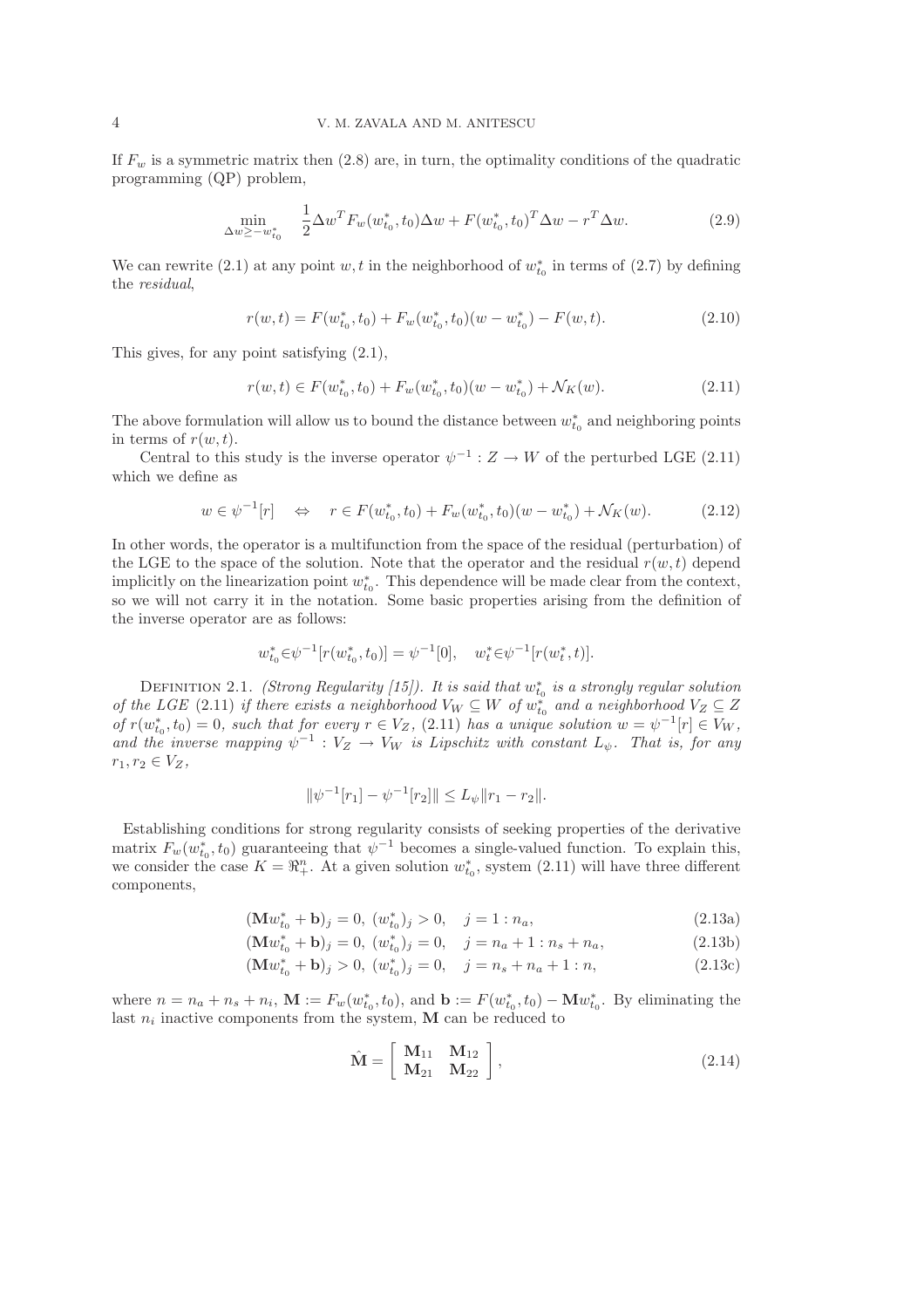and (2.11) can be expressed in the reduced form

$$
r \in \hat{\mathbf{M}}y + \hat{\mathbf{b}} + \mathcal{N}_{\Re^{n_a} \times \Re^{n_s}_+}(y),\tag{2.15}
$$

where  $y \in \Re^{na+n_s}$  and  $\hat{\mathbf{b}}^T = [\mathbf{b}_1^T \ \mathbf{b}_2^T]$ .

Theorem 2.2. *(Theorem 3.1 in [15]). Consider the system* (2.15) *and the operator*

$$
\psi\,y:=\hat{\mathbf{M}}y+\mathbf{b}+\mathcal{N}_{\Re^{n_a}\times\Re_{+}^{n_s}}(y).
$$

*Necessary and sufficient conditions for*  $\psi^{-1}$  to be Lipschitzian are (i)  $M_{11}$  is nonsingular and  $(iii)$   $M_{22} - M_{21}M_{11}^{-1}M_{12}$  *have positive principal minors.* In Section 4, we will interpret these conditions in the context of parametric NLP. Using this basic set of tools, we now establish results that will allow us to construct algorithms able to track the solution manifold of (2.1).

3. Approximation Results. In our discussion, we will make the following blanket assumption.

ASSUMPTION 1. *The mapping*  $F_w(w,t)$  *is Lipschitz in both arguments with constant*  $L_{F_w}$ ,  $\forall w \in \mathcal{W}, t \in \mathcal{T}$ .

THEOREM 3.1. *Assume*  $w_{t_0}^*$  is strongly regular. Then, there exist neighborhoods  $V_W$  and  $V_T$  and a unique and Lipschitz continuous solution  $w_t^* \in V_W$  of the GE (2.1) that satisfies, *for each*  $t = t_0 + \Delta t \in V_T$ ,

$$
(i) \t ||w_t^* - w_{t_0}^*|| \le L_w \Delta t \t\t(3.1)
$$

*with*  $L_w > 0$ . In addition, consider the approximate solution  $\bar{w}_t$  computed from the perturbed *LGE* (2.11) *with*  $r = F(w_{t_0}^*, t_0) - F(w_{t_0}^*, t)$ *. We have that*  $\bar{w}_t$  *satisfies* 

$$
(ii) \quad ||w_t^* - \bar{w}_t|| = o(\Delta t),
$$

*and, if Assumption 1 holds,*

$$
(iii) \quad ||w_t^* - \bar{w}_t|| = O(\Delta t^2).
$$

*Proof.* Result (i) follows from strong regularity (Def. 2.1) and Lipschitz continuity of  $\psi^{-1}$ . This can be established under a fixed-point argument for sufficiently small  $\Delta t$ , as shown in Theorem 2.1 in [15] and Theorem 5.13 in [4]. Result (ii) follows from strong regularity (Def. 2.1) and from the definition of the residual  $(2.10)$  for  $w_t^*$ ,

$$
||w_t^* - \bar{w}_t|| \le L_{\psi} ||r(w_t^*, t) - r||
$$
  
\n
$$
\le L_{\psi} || (F(w_{t_0}^*, t_0) + F_w(w_{t_0}^*, t_0)(w_t^* - w_{t_0}^*) - F(w_t^*, t)) - (F(w_{t_0}^*, t_0) - F(w_{t_0}^*, t)) ||
$$
  
\n
$$
\le L_{\psi} ||F_w(w_{t_0}^*, t_0)(w_t^* - w_{t_0}^*) - F(w_t^*, t) + F(w_{t_0}^*, t) ||.
$$

From the integral mean value theorem we have

$$
F(w_t^*, t) - F(w_{t_0}^*, t) = \int_0^1 F_w(w_{t_0}^* + \chi(w_t^* - w_{t_0}^*), t)(w_t^* - w_{t_0}^*)d\chi,
$$
\n(3.2)

so we obtain, after replacing (3.2) in the preceding equation, that

$$
||w_t^* - \bar{w}_t|| \le L_{\psi} ||w_t^* - w_{t_0}^*|| \left\| \int_0^1 (F_w(w_{t_0}^*, t_0) - F_w(w_{t_0}^* + \chi(w_t^* - w_{t_0}^*), t)) \, d\chi \right\|
$$
  

$$
\stackrel{(i)}{\le} L_{\psi} L_w \Delta t \left\| \int_0^1 (F_w(w_{t_0}^*, t_0) - F_w(w_{t_0}^* + \chi(w_t^* - w_{t_0}^*), t)) \, d\chi \right\| = o(\Delta t).
$$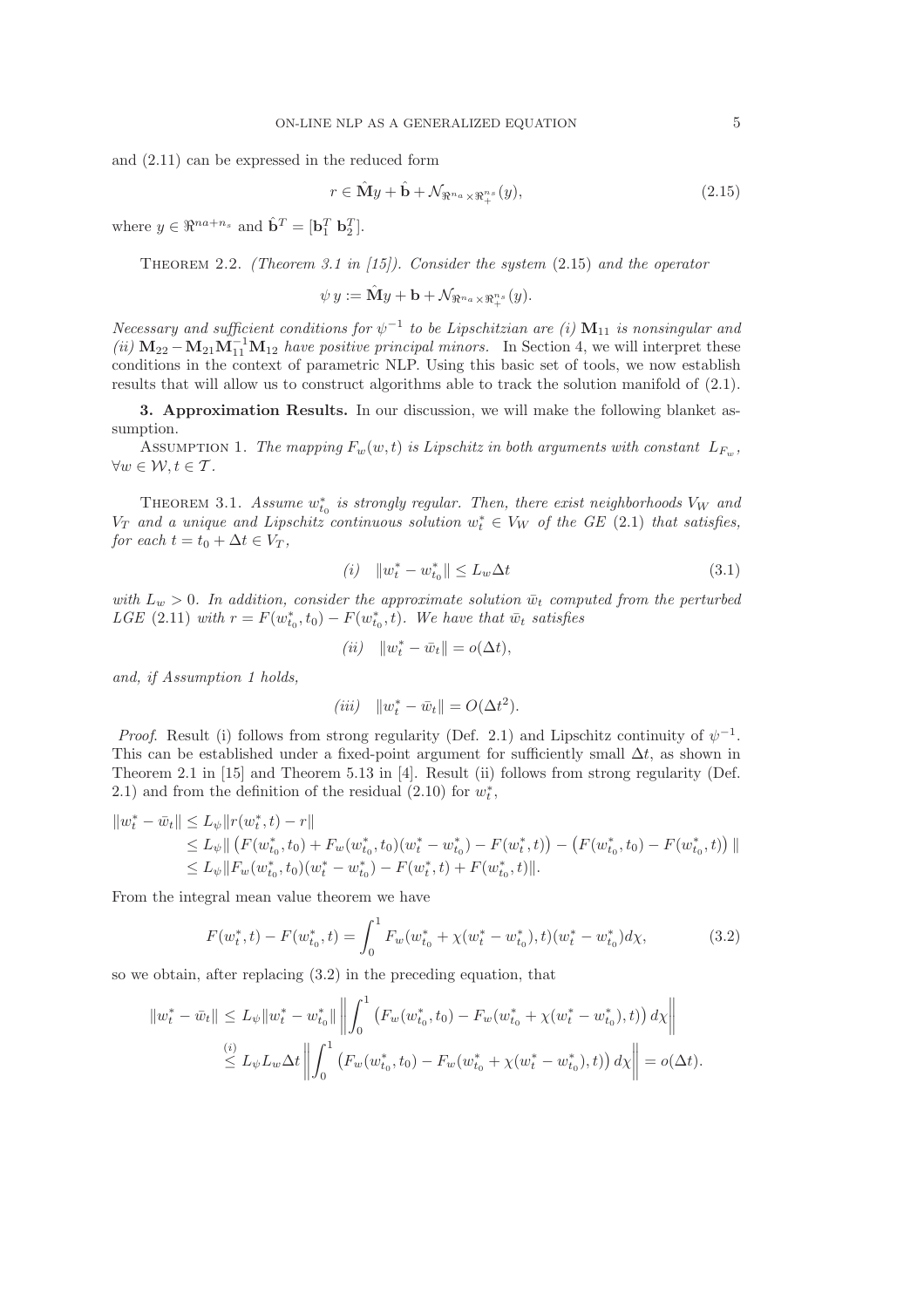Result (iii) is a consequence of the Lipschitz continuity of  $F_w$ ,

$$
\|w_t^* - \bar{w}_t\| \le L_{\psi} L_w \Delta t \int_0^1 \left\| \left( F_w(w_{t_0}^*, t_0) - F_w(w_{t_0}^* + \chi(w_t^* - w_{t_0}^*), t) \right) \right\| d\chi
$$
  
\n
$$
\le L_{\psi} L_w \Delta t \int_0^1 L_{F_w}(\chi \left\| (w_t^* - w_{t_0}^*) \right\| + \Delta t) d\chi
$$
  
\n
$$
\stackrel{(i)}{\le} L_{\psi} L_w \Delta t L_{F_w} \left( \frac{1}{2} L_w \Delta t + \Delta t \right) \le L_{\psi} L_w L_{F_w} \left( \frac{1}{2} L_w + 1 \right) \Delta t^2 = o(\Delta t^2).
$$

The proof is complete.  $\square$ 

Having a reference solution  $w_{t_0}^*$ , we can compute the approximate solution  $\bar{w}_t$  by solving the LCP (2.8) or the QP (2.9) with  $r = F(w_{t_0}^*, t_0) - F(w_{t_0}^*, t)$ . From Theorem 3.1, we see that this approximation can be expected to be close to the optimal solution  $w_t^*$  even in the presence of active-set changes. In our approximate algorithm, however, we relax the requirement that  $w_{t_0}^*$  be available. Instead, we consider a linearization point  $\bar{w}_{t_0}$  located in the neighborhood of  $w_{t_0}^*$ . In addition, we assume that the LCP is not solved exactly. In other words,  $\bar{w}_t$  is the solution of the LGE,

$$
r_{\epsilon} \in F(\bar{w}_{t_0}, t) + F_w(\bar{w}_{t_0}, t_0)(w - \bar{w}_{t_0}) + \mathcal{N}_K(w),
$$
\n(3.3)

where  $r_{\epsilon} \in \mathbb{R}^n$  represents a given solution error. This system can be posed in form (2.11) by the following definition:

$$
r = r_{\epsilon} + F(w_{t_0}^*, t_0) + F_w(w_{t_0}^*, t_0)(w - w_{t_0}^*) - F(\bar{w}_{t_0}, t) - F_w(\bar{w}_{t_0}, t_0)(w - \bar{w}_{t_0}).
$$
 (3.4)

Note that, in this case, the perturbation r is an implicit function of the solution  $w = \bar{w}_t$ . However, note that (3.4) is used only as an analytical tool. In practice, it is not solved as an implicit LGE. In the following theorem we establish stability conditions for the tracking error  $\|\bar{w}_t - w_t^*\|.$ 

THEOREM 3.2. *(Stability of Tracking Error). Assume*  $w_{t_0}^*$  *is a strongly regular solution of* (2.11). Define  $\bar{w}_t$  as the solution of the perturbed LGE (3.3) where  $\bar{w}_{t_0}$  is a point in the  $neighborhood$   $V_W$  of  $w_{t_0}^*$ . The associated residual  $r(\bar{w}_{t_0}, t_0)$  is assumed to satisfy

$$
||r(\bar{w}_{t_0}, t_0) - r(w_{t_0}^*, t_0)|| \le \delta_r,
$$

*with*  $\delta_r > 0$ *. Assume there exists*  $\delta_{\epsilon} > 0$  *such that*  $||r_{\epsilon}|| \leq \delta_{\epsilon}$ *. If there exists*  $\kappa > 0$  *and if*  $\Delta t$ *is chosen sufficiently small such that*

$$
L_{F_w} L_{\psi} \left( L_w + 1 \right) \Delta t \, \delta_r \le \kappa \Delta t^2 \tag{3.5a}
$$

$$
\left(L_w L_{F_w}\left(\frac{1}{2}L_w + 1\right) + \kappa\right)\Delta t^2 + \delta_\epsilon \le \delta_r \left(1 - \frac{3}{2}L_{F_w}L_\psi^2 \delta_r\right),\tag{3.5b}
$$

*then the tracking error remains stable:*

 $\|\bar{w}_{t_0} - w^*_{t_0}\| \leq L_\psi \delta_r \quad \Rightarrow \quad \|\bar{w}_t - w^*_t\| \leq L_\psi \delta_r.$ 

*Proof*. From strong regularity (Def 2.1) and the assumed initial residual we have

$$
\|\bar{w}_{t_0} - w_{t_0}^*\| \le L_\psi \|r(\bar{w}_{t_0}, t_0) - r(w_{t_0}^*, t_0)\| \le L_\psi \delta_r.
$$
\n(3.6)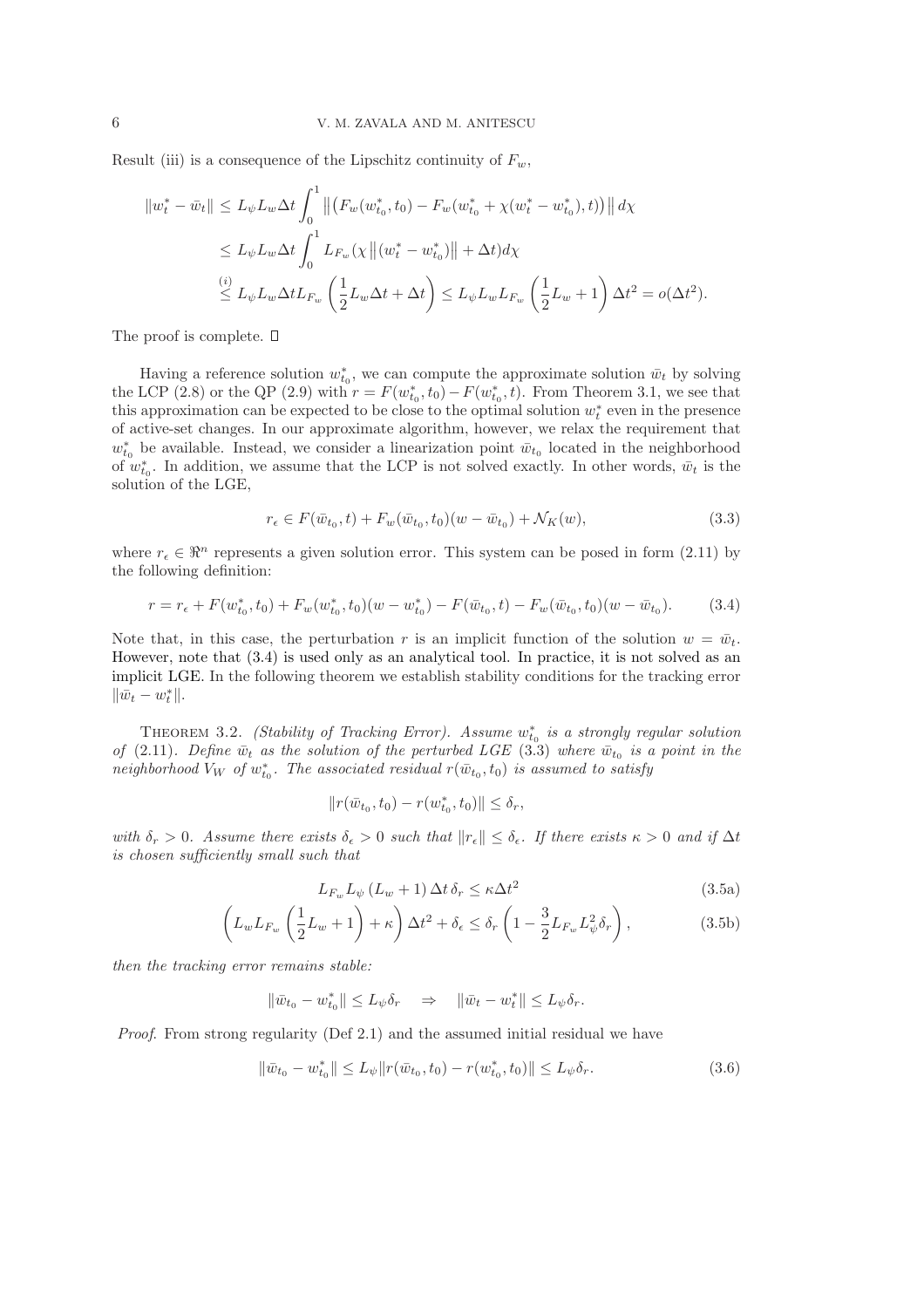To bound  $\|\bar{w}_t - w_t^*\|$  we need to bound the distance between the associated residuals. From  $(3.4)$  and  $(2.10)$  we have

$$
r - r(w_t^*, t)
$$
  
=  $r_{\epsilon} + F(w_{t_0}^*, t_0) + F_w(w_{t_0}^*, t_0)(\bar{w}_t - w_{t_0}^*) - F(\bar{w}_{t_0}, t) - F_w(\bar{w}_{t_0}, t_0)(\bar{w}_t - \bar{w}_{t_0})$   
-  $F(w_{t_0}^*, t_0) - F_w(w_{t_0}^*, t_0)(w_t^* - w_{t_0}^*) + F(w_t^*, t)$   
=  $r_{\epsilon} + F_w(w_{t_0}^*, t_0)(\bar{w}_t - w_{t_0}^*) - F(\bar{w}_{t_0}, t) - F_w(\bar{w}_{t_0}, t_0)(\bar{w}_t - \bar{w}_{t_0})$   
-  $F_w(w_{t_0}^*, t_0)(w_t^* - w_{t_0}^*) + F(w_t^*, t)$   
=  $r_{\epsilon} + F(w_t^*, t) - F_w(w_{t_0}^*, t_0)(w_t^* - w_{t_0}^*) - F(w_{t_0}^*, t)$   
+  $F(w_{t_0}^*, t) - F_w(\bar{w}_{t_0}, t_0)(w_{t_0}^* - \bar{w}_{t_0}) - F(\bar{w}_{t_0}, t)$   
+  $F_w(w_{t_0}^*, t_0)(\bar{w}_t - w_t^* + w_t^* - w_{t_0}^*) - F_w(\bar{w}_{t_0}, t_0)(\bar{w}_t - w_t^* + w_t^* - w_{t_0}^*).$ 

As in Theorem 3.1, we use the mean value theorem to compute the bounds:

$$
||F(w_t^*, t) - F_w(w_{t_0}^*, t_0)(w_t^* - w_{t_0}^*) - F(w_{t_0}^*, t)|| \le L_w L_{F_w} \left(\frac{1}{2}L_w + 1\right) \Delta t^2
$$
  

$$
||F(w_{t_0}^*, t) - F_w(\bar{w}_{t_0}, t_0)(w_{t_0}^* - \bar{w}_{t_0}) - F(\bar{w}_{t_0}, t)|| \le L_{F_w} \left(\frac{1}{2}L_{\psi}^2 \delta_r^2 + L_{\psi} \delta_r \Delta t\right).
$$

We also have  $||r_{\epsilon}|| \leq \delta_{\epsilon}$ . The remaining terms can be bounded as follows:

$$
||F_w(w_{t_0}^*, t_0)(\bar{w}_t - w_t^* + w_t^* - w_{t_0}^*) - F_w(\bar{w}_{t_0}, t_0)(\bar{w}_t - w_t^* + w_t^* - w_{t_0}^*)||
$$
  
\n
$$
\leq L_{F_w} ||w_{t_0}^* - \bar{w}_{t_0}||(\|\bar{w}_t - w_t^*\| + \|w_t^* - w_{t_0}^*)|)
$$
  
\n
$$
\leq L_{F_w}L_{\psi}\delta_r ||\bar{w}_t - w_t^*|| + L_{F_w}L_wL_{\psi}\delta_r\Delta t.
$$

Merging terms, and moving all terms containing  $\|\bar{w}_t - w_t^*\|$  to the left, we obtain

$$
\begin{split} \|\bar{w}_t - w_t^*\| &\leq L_\psi \|r - r(w_t^*, t)\| \\ &\leq L_\psi \delta_\epsilon + L_\psi L_w L_{F_w} \left(\frac{1}{2}L_w + 1\right) \Delta t^2 + L_\psi L_{F_w} \left(\frac{1}{2}L_\psi^2 \delta_r^2 + L_\psi \delta_r \Delta t\right) \\ &\quad + L_\psi L_{F_w} L_\psi \delta_r \|\bar{w}_t - w_t^*\| + L_\psi L_{F_w} L_w L_\psi \delta_r \Delta t \Longrightarrow \\ \|\bar{w}_t - w_t^*\| \\ &\leq \frac{L_\psi \delta_\epsilon + L_\psi L_w L_{F_w} (\frac{1}{2}L_w + 1) \Delta t^2 + L_\psi L_{F_w} (\frac{1}{2}L_\psi^2 \delta_r^2 + L_\psi \delta_r \Delta t) + L_\psi L_{F_w} L_w L_\psi \delta_r \Delta t}{1 - L_{F_w} L_\psi^2 \delta_r}. \end{split}
$$

To establish stability, we need to find conditions for  $\Delta t$  such that  $\|\bar{w}_t - w_t^*\| \leq L_{\psi}\delta_r$ . This implies,

$$
L_{\psi}\delta_r \geq \frac{L_{\psi}\delta_{\epsilon} + L_{\psi}L_wL_{F_w}(\frac{1}{2}L_w + 1)\Delta t^2 + L_{\psi}L_{F_w}(\frac{1}{2}L_{\psi}^2\delta_r^2 + L_{\psi}\delta_r\Delta t) + L_{\psi}L_{F_w}L_wL_{\psi}\delta_r\Delta t}{1 - L_{F_w}L_{\psi}^2\delta_r}.
$$

Dividing through by  $L_{\psi}$ , multipliying with the denominator, and simplifying we have

$$
\delta_r - \frac{3}{2} L_{F_w} L_\psi^2 \delta_r^2 \ge \delta_\epsilon + L_w L_{F_w} \left(\frac{1}{2} L_w + 1\right) \Delta t^2 + L_{F_w} L_\psi \left(L_w + 1\right) \Delta t \delta_r.
$$

This condition is satisfied if  $(3.5a)-(3.5b)$  hold. The proof is complete.  $\square$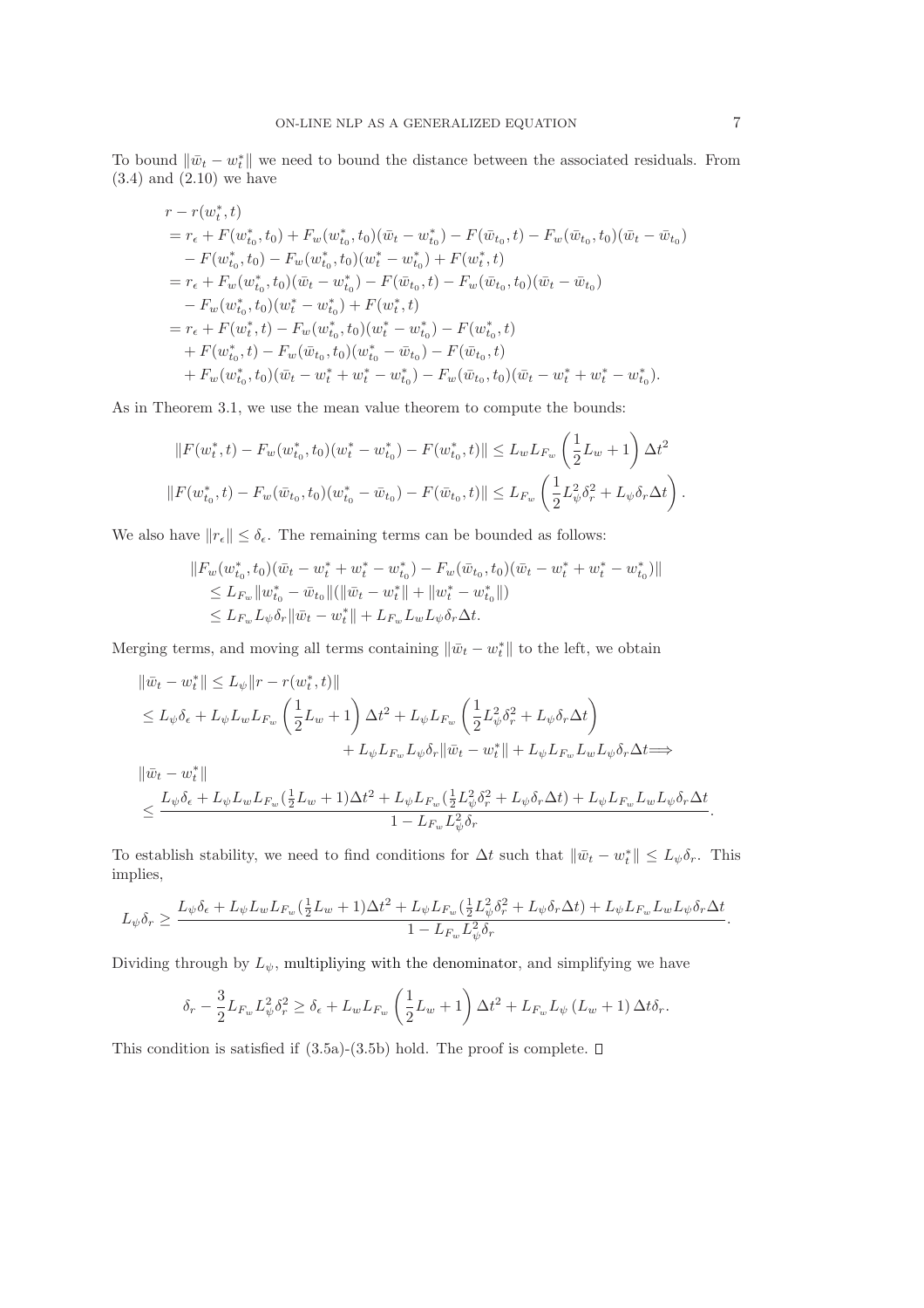COROLLARY 3.3. Assume conditions of Theorem 3.2 hold  $\forall t \in [t_0, t_f]$ . Then,

$$
\|\bar{w}_{t_{k+1}} - w_{t_{k+1}}^*\| \le L_{\psi}\delta_r, \ t_{k+1} = t_k + k \cdot \Delta t, \ \forall \, k \le \frac{t_f - t_0}{\Delta t}.
$$

*Proof.* Follows by induction. □

Discussion of Theorem 3.2. At every  $t_k$ ,  $\Delta \bar{w}_{t_k}$  is obtained by solving the LGE (3.3). The approximation of  $w_{t_{k+1}}^*$  is obtained from  $\bar{w}_{t_{k+1}} = \bar{w}_{t_k} + \Delta \bar{w}_{t_k}$ . We have thus created an algorithm that tracks the solution manifold of the parametric  $GE(2.1)$  by solving inexactly (within  $\delta_{\epsilon}$ ) one LCP at every step. This allows us to use an iterative algorithm that can be terminated early.

From Theorem 3.2, a condition for (3.5a)-(3.5b) to hold is that

$$
||r(\bar{w}_{t_k}, t_k) - r(w_{t_k}^*, t_k)|| = ||F(w_{t_k}^*, t_k) + F(w_{t_k}^*, t_k)(\bar{w}_{t_k} - w_{t_k}^*) - F(\bar{w}_{t_k}, t_k)|| \le \delta_r, \quad (3.7)
$$

where  $r(w_{t_k}^*, t_k) = 0$ . This condition gives a guideline for monitoring the progress of the algorithm. Condition (3.5a) can be satisfied easily for  $\delta_r = o(\Delta t)$ ,  $O(\Delta t^2)$ . Condition (3.5b) is stricter. If  $\delta_r = o(\Delta t)$ , this condition states that the solution error should be at least  $\delta_{\epsilon} = o(\Delta t)$ . The first term on the left-hand side represents the tracking error of  $\bar{w}_t$  if  $w_{t_0}^*$  is used as linearization point. If we choose  $\delta_r = O(\Delta t^2)$  at the initial point, and  $\delta_{\epsilon} = O(\Delta t^2)$  at all subsequent iterations, there will exist  $\kappa$  such that for all  $\Delta t$  sufficiently small the tracking error is  $O(\Delta t^2)$  as stated in Theorem 3.1. Note that a small  $L_{\psi}$  is beneficial because it relaxes both (3.5a) and (3.5b). As seen in Theorem 2.2, this Lipschitz constant can be related to the conditioning of the derivative matrix  $F_w$ .

We also note that the technique of proof for Theorem 3.2 is similar to the one concerning the geometrical infeasibility of a time-stepping method [1] for differential variational inequalities (DVI) [13]. Indeed, one can prove that the parameteric solution  $w_t^*$  satisfies a DVI. Nevertheless, the fact that the problem has no dynamics makes it easy to solve directly rather than casting it as a DVI.

4. On-Line Nonlinear Programming. We now specialize the results of the previous sections to parametric NLP problems of the form

min 
$$
f(x,t)
$$
, s.t.  $c(x,t) = 0$ ,  $x \ge 0$ . (4.1)

Here,  $x \in \mathbb{R}^n$  and the mappings  $f : \Omega \times T \to \mathbb{R}$ ,  $c : \Omega \times T \to \mathbb{R}^m$  are assumed to be continuously differentiable from the open sets  $\Omega \subseteq \mathbb{R}^n$  and  $T \subseteq \mathbb{R}$ . To simplify our discussion and without loss of generality, we consider only the case where all components of  $x$  are subject to inequality constraints. The first-order optimality conditions of this problem are

$$
\nabla_x \mathcal{L}(w, t) - \nu = 0, \ c(x, t) = 0, \ x^T \nu = 0, \ x \ge 0, \ \nu \ge 0.
$$
 (4.2)

The Lagrange function is defined as

$$
\mathcal{L}(w,t) = f(x,t) + \lambda^T c(x,t),\tag{4.3}
$$

where  $\lambda \in \mathbb{R}^m$  are Lagrange multipliers and  $w^T = [x^T, \lambda^T]$ . Note that (4.2) can be formulated without introducing the extra variables  $\nu \in \mathbb{R}^n$ . These multipliers are introduced only for clarity in the presentation. The optimality conditions can be posed as a GE of the form,

$$
0 \in \nabla_x \mathcal{L}(w, t) - \nu + \mathcal{N}_{\Re^n}(x) \tag{4.4a}
$$

$$
0 \in c(x, t) + \mathcal{N}_{\Re^m}(\lambda)
$$
\n(4.4b)

$$
0 \in x + \mathcal{N}_{\mathfrak{N}_+^n}(\nu). \tag{4.4c}
$$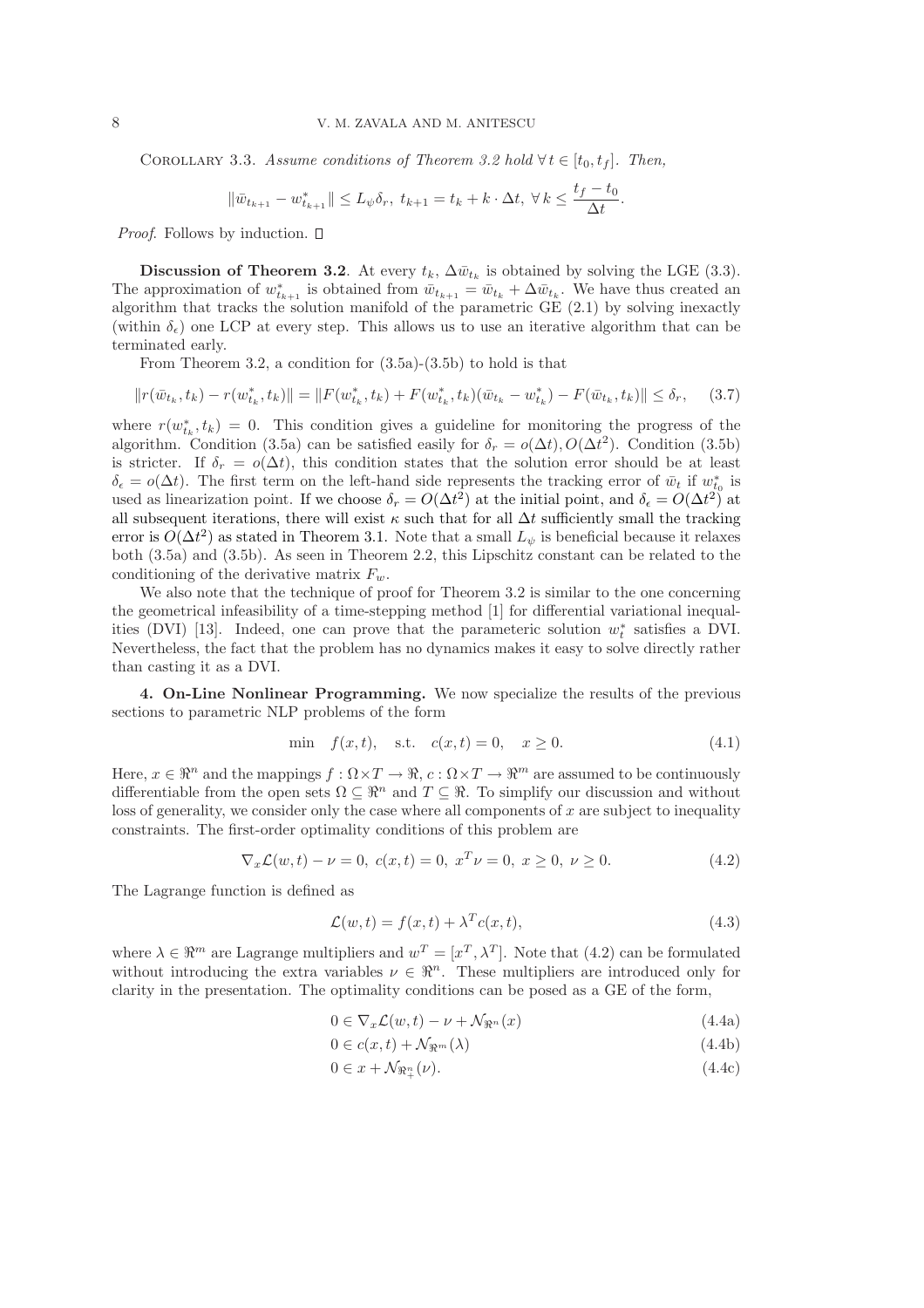If we linearize the optimality conditions around a given solution  $w_{t_0}^*$  we get,

$$
0 \in \begin{bmatrix} H_{xx}(w_{t_0}^*, t_0) & J_x^T(x_{t_0}^*, t_0) & -\mathbb{I}_n \\ J_x(x_{t_0}^*, t_0) & \mathbb{I}_n \end{bmatrix} \begin{bmatrix} \Delta x \\ \Delta \lambda \\ \Delta \nu \end{bmatrix} +
$$
  

$$
\begin{bmatrix} \nabla_x \mathcal{L}(w_{t_0}^*, t_0) - \nu_{t_0}^* \\ c(x_{t_0}^*, t_0) & \mathbb{I}_n \end{bmatrix} + \begin{bmatrix} \mathcal{N}_{\Re^n}(x) \\ \mathcal{N}_{\Re^n}(x) \\ \mathcal{N}_{\Re^n}(y) \end{bmatrix}.
$$
 (4.5)

Here,  $\Delta x := x - x_{t_0}^*$ ,  $\Delta \lambda := \lambda - \lambda_{t_0}^*$ ,  $\Delta \nu := \nu - \nu_{t_0}^*$ ,  $J_x(x_{t_0}^*, t_0) := \nabla_x c(x_{t_0}^*, t_0)$ , and  $H_{xx}(w_{t_0}^*,t_0) := \nabla_{xx}\mathcal{L}(w_{t_0}^*,t_0)$ . As shown in Section 2, to establish conditions for strong regularity, we eliminate the  $n_i$  components corresponding to the pair  $(x_{t_0}^*)_j > 0, (\nu_{t_0}^*)_j = 0$ . This gives a reduced matrix of the form

$$
\left[\begin{array}{c|c}\n\mathbf{K}(w_{t_0}^*, t_0) & -\mathbb{E} \\
\hline\n\mathbb{E}^T\n\end{array}\right] = \left[\begin{array}{cc|c}\nH_{xx}(w_{t_0}^*, t_0) & J_x^T(x_{t_0}^*, t_0) & -\mathbb{I}_{n_a} & -\mathbb{I}_{n_s} \\
J_x(x_{t_0}^*, t_0) & & \\
\hline\n\mathbb{I}_{n_a} & & \\
\hline\n\mathbb{I}_{n_s}\n\end{array}\right],\n\tag{4.6}
$$

where  $\mathbb{E} = [\mathbb{I}_{n_s} | 0 | 0].$ 

THEOREM 4.1. *(Strong Regularity of NLP). Let*  $f(x, \cdot)$  *and*  $c(x, \cdot)$  *be functions from the*  $open\ set\ \Omega \in \mathbb{R}^n$  *into*  $\mathbb{R}, \mathbb{R}^m$  *that are at least twice differentiable at a point*  $x_{t_0}^* \in \Omega$ *. Suppose* that  $w_{t_0}^*$  solves (4.4). If, (i) for every nonzero vector  $w \in \mathbb{R}^n$  satisfying  $J_x(x_{t_0}^*, t_0)w =$  $0, \ \mathbb{I}_{n_a} w = 0$ , one has  $w^T H_{xx}(w_{t_0}^*, t_0) w > 0$ , and (ii)  $[J_x^T(x_{t_0}^*, t_0) | \mathbb{I}_{n_a} | \mathbb{I}_{n_s}]$  is full rank, then (4.5) *is strongly regular at this point.*

*Proof.* From Theorem 2.2 we have that it suffices  $\mathbf{K}(w_{t_0}^*, t_0)$  to be nonsingular and the Schur complement matrix  $\mathbb{E}^T \mathbf{K}(w_{t_0}^*, t_0)^{-1} \mathbb{E}$  to be positive definite. As shown in Theorem 4.1 in [15], this is consequence of conditions (i) and (ii).  $\square$ 

The conditions of Theorem 4.1 are the strong second-order conditions and the linear independence constraint qualification (LICQ) (Chapter 12 in [12]). As seen in Section 2, strong regularity guarantees that there exist nonempty neighborhoods where the solution of the linearized GE is a Lipschitz continuous function of the problem data. A similar result has been obtained in [8] without resorting to GE results. In [16] it is shown that by weakening LICQ to the Mangasarian-Fromovitz constraint qualification (MFCQ), the Lipschitz continuity properties of the solution are lost (see discussion after Corollary 4.3). The reason is that LICQ guarantees that the multifunction (4.4) becomes a single-valued function on a neighborhood of the solution (i.e., the multipliers are unique). Nevertheless, boundedness results still hold under MFCQ. We emphasize that strict complementarity slackness is not necessary to guarantee strong regularity. This property is crucial since, as  $t$  varies and the active-set change, points at which complementarity slackness does not hold will be encountered.

Consider the perturbed QP problem formed at  $\bar{w}_{t_0}^T = [\bar{x}_{t_0}^T, \bar{\lambda}_{t_0}^T]$  in the neighborhood of  $w_{t_0}^*$ 

$$
\min_{\Delta x \ge -\bar{x}_{t_0}} \nabla_x f(\bar{x}_{t_0}, t)^T \Delta x + \frac{1}{2} \Delta x^T H_{xx}(\bar{w}_{t_0}, t_0) \Delta x \tag{4.7a}
$$

s.t. 
$$
c(\bar{x}_{t_0}, t) + J_x(\bar{x}_{t_0}, t_0) \Delta x = 0,
$$
 (4.7b)

where  $\Delta x = x - \bar{x}_{t_0}$ . Note the perturbation  $t_0 \leftarrow t$  in the equality constraints and in the gradient of the objective function. The solution of this problem is given by the step  $\Delta \bar{w}_t$  toward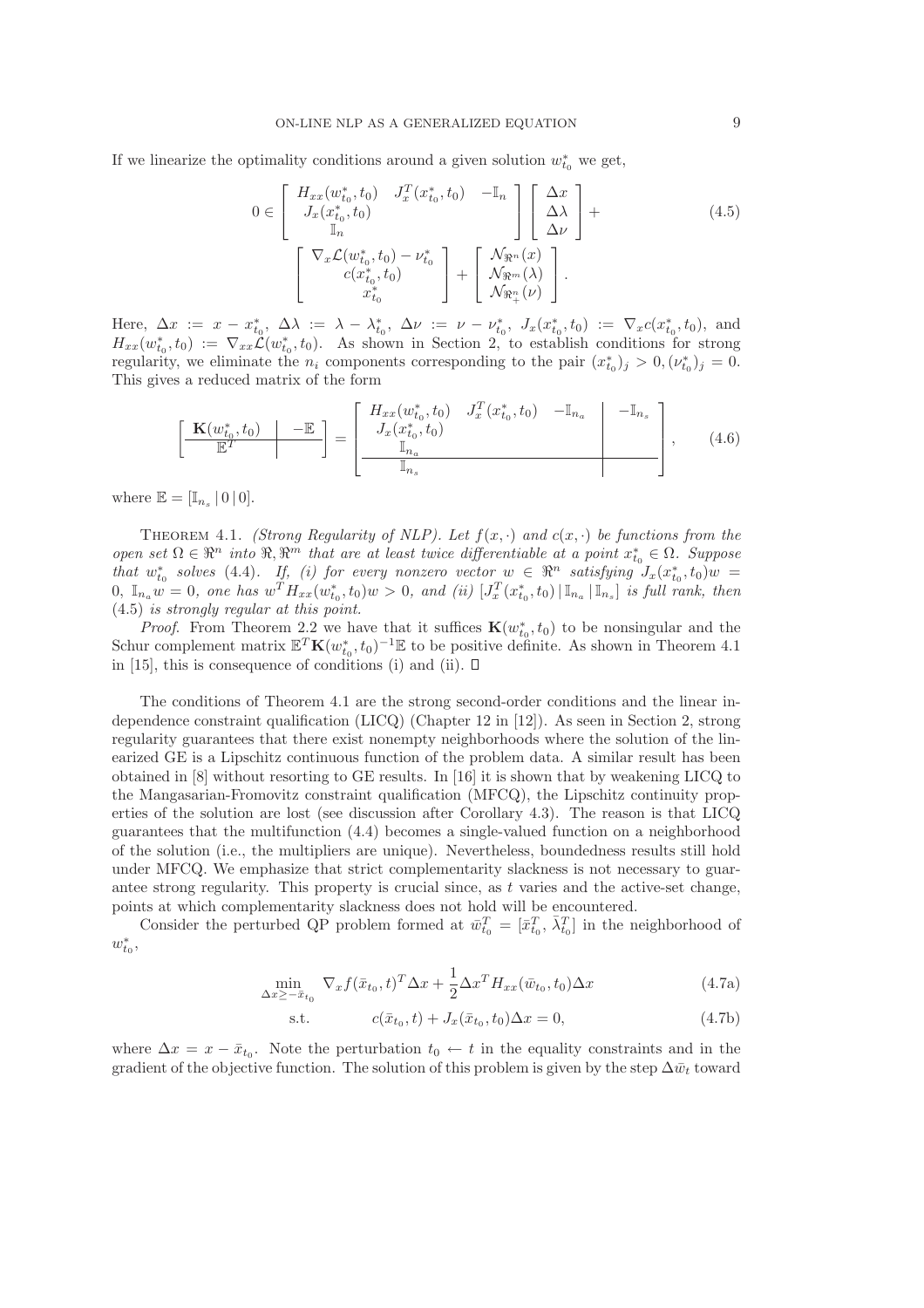$w_t^*$ . The optimality conditions of this QP formulate an LGE of the form  $(3.3)$ . Therefore, the results of Theorem 3.2 apply directly.

5. Augmented Lagrangean Strategy. The approximation results of the previous sections can be used to derive algorithms to track of the solution manifold of the NLP (4.1). For instance, as we have seen, solving a single QP (4.7) at each time step is sufficient. In our context, however, we assume that the QPs are large-scale and may contain many degrees of freedom and active bounds. Therefore, it is crucial to have a fast solution strategy for the QP itself in order to keep  $\Delta t$  as small as possible. Here, we propose to reformulate the NLP using an augmented Lagrangean function and solve the underlying QP using a PSOR strategy. The justification of this approach is provided at the end of this section. To derive our strategy, we define the augmented Lagrangean function,

$$
\mathcal{L}_A(x,\bar{\lambda},t,\rho) = f(x,t) + \bar{\lambda}^T c(x,t) + \frac{\rho}{2} ||c(x,t)||^2.
$$
\n(5.1)

A strategy to solve the original NLP (4.1) consists of computing solutions of the augmented Lagrangean subproblem

$$
\min_{x \ge 0} \quad \mathcal{L}_A(x, \bar{\lambda}, t, \rho) \tag{5.2}
$$

for a sequence of increasing  $\rho$ . In the following, we assume that the penalty parameter  $\rho$  is not updated but remains fixed to a sufficiently large value. Consequently, we drop from the notation any dependencies on this parameter. Note that the multipliers  $\lambda$  act as parameters of the augmented Lagrangean subproblem. The solution of the subproblem is defined as  $x^*(\bar{\lambda}, t)$ . The multipliers can be updated externally as

$$
\bar{\lambda} \leftarrow \bar{\lambda} + \rho c(x^*(\bar{\lambda}, t), t). \tag{5.3}
$$

We thus define the solution pair  $x^*(\bar{\lambda}, t)$ ,  $\Lambda^*(\bar{\lambda}, t) = \bar{\lambda} + \rho c(x^*(\bar{\lambda}, t), t)$ . The first-order conditions of (5.2) can be posed as a GE of the form

$$
0 \in \nabla_x \mathcal{L}_A(x, \bar{\lambda}, t) + \mathcal{N}_{\Re^n_+}(x), \tag{5.4}
$$

where

$$
\nabla_x \mathcal{L}_A(x, \bar{\lambda}, t) = \nabla_x f(x, t) + (\bar{\lambda} + \rho c(x, t))^T \nabla_x c(x, t).
$$

The linearized version of (5.4) defined at the NLP solution  $x_{t_0}^*, \bar{\lambda} = \lambda_{t_0}^*$  is given by

$$
r \in \nabla_x \mathcal{L}_A(x_{t_0}^*, \lambda_{t_0}^*, t_0) + \nabla_{xx} \mathcal{L}_A(x_{t_0}^*, \lambda_{t_0}^*, t_0)(x - x_{t_0}^*) + \mathcal{N}_{\Re^n_+}(x) \tag{5.5}
$$

for  $r = 0$ . To establish perturbation results for the augmented Lagrangean LGE in connection with those of the original NLP (4.1), we consider the following *equivalent* formulation of (5.4), proposed in [3]:

$$
0 \in F(w, p(\bar{\lambda}), t) + \mathcal{N}_{\Re_{+}^{n} \times \Re_{+}^{m}}(w),
$$
\n
$$
(5.6)
$$

where

$$
F(w, p(\bar{\lambda}), t) = \begin{bmatrix} \nabla_x f(x, t) + \Lambda^T \nabla_x c(x, t) \\ c(x, t) + p(\bar{\lambda}) + \frac{1}{\rho} (\lambda_{t_0}^* - \Lambda) \end{bmatrix},
$$
\n(5.7)

 $w^T = [x^T \Lambda^T]$ , and

$$
p(\bar{\lambda}) = \frac{1}{\rho}(\bar{\lambda} - \lambda_{t_0}^*).
$$
\n(5.8)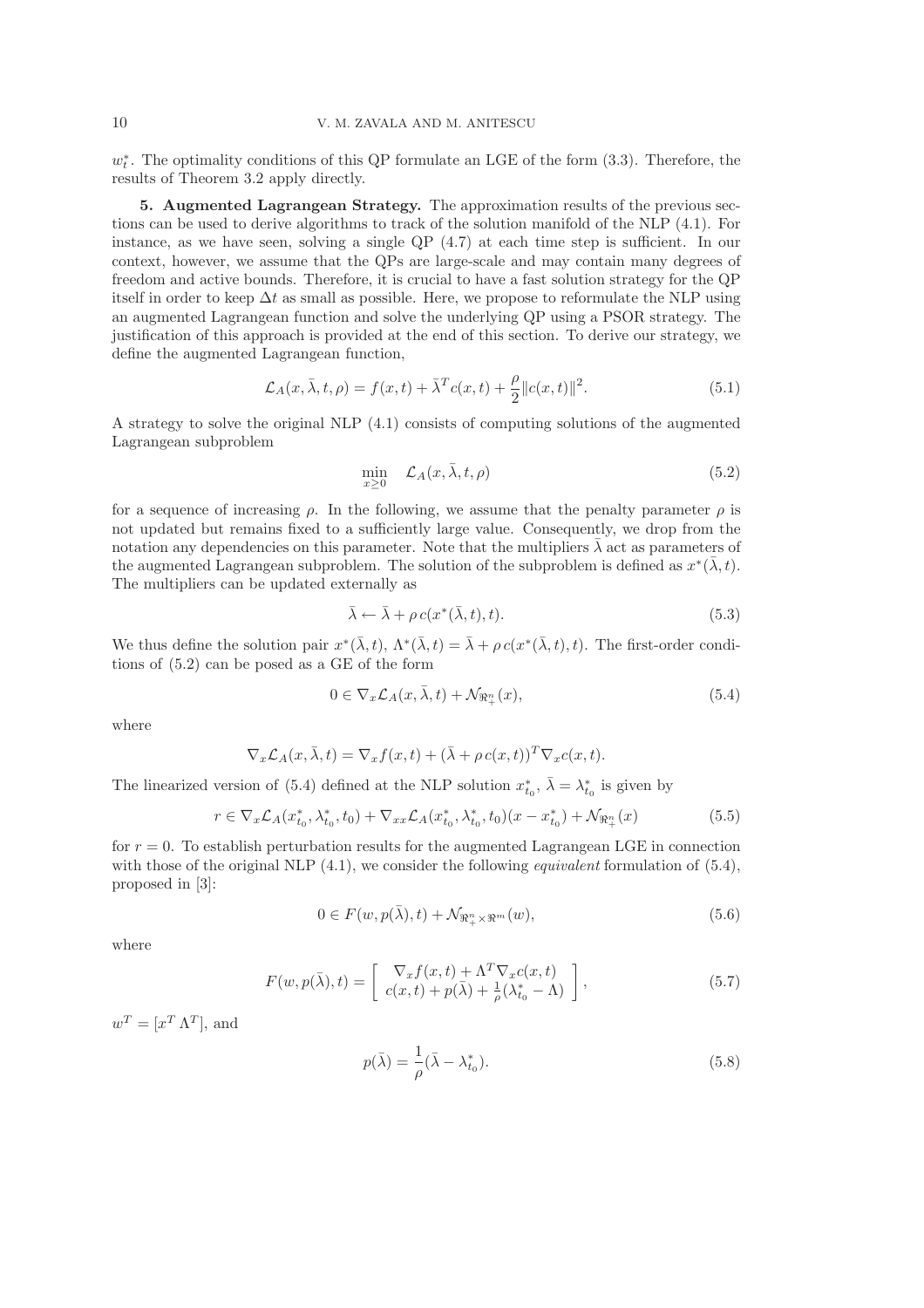For  $t = t_0$  and  $\bar{\lambda} = \lambda_{t_0}^*$ , we have  $p(\bar{\lambda}) = 0$ ,  $x^*(p(\bar{\lambda}), t) = x_{t_0}^*$ , and  $\Lambda^*(p(\bar{\lambda}), t) = \lambda_{t_0}^*$ . The solution of GE (5.6) is denoted as  $w^*(p(\bar{\lambda}), t)$ . The linearized version of (5.6) at  $w_{t_0}^*$  is

$$
r \in F(w_{t_0}^*, 0, t_0) + F_w(w_{t_0}^*, 0, t_0)(w - w_{t_0}^*) + \mathcal{N}_{\Re_{+}^n \times \Re_{-}^m}(w),
$$
\n
$$
(5.9)
$$

where

$$
F_w(w_{t_0}^*, 0, t_0) = \begin{bmatrix} \nabla_{xx} \mathcal{L}(w_{t_0}^*, t_0) & \nabla_x c(x_{t_0}^*, t_0) \\ \nabla_x^T c(x_{t_0}^*, t_0) & -\frac{1}{\rho} \mathbb{I}_m \end{bmatrix} . \tag{5.10}
$$

After applying the reduction procedure of Section 2 to the derivative matrix (5.10) we can show that, for sufficiently large  $\rho$ , the reduced matrix satisfies conditions of Theorem 2.2 at a strongly regular solution  $w_{t_0}^*$ . The proof of this assertion is long and will be omitted here. It follows along the lines of the results of Section 4 and uses the results of Proposition 2.4 in [3]. In particular, one needs to show that the negative diagonal matrix in the bottom righthand corner of  $(5.10)$  does not affect significantly the conditioning of the derivative matrix for sufficiently large  $\rho$ . Because of the equivalence between (5.4) and (5.6), the same can be argued for the Hessian matrix  $\nabla_{xx}\mathcal{L}_A(x^*_{t_0}, \lambda^*_{t_0}, t_0)$ . We emphasize that the reformulation (5.6) is considered only for theoretical purposes. In practice, (5.4) is solved.

We now establish the following approximation results in the context of the augmented Lagrangean framework.

LEMMA 5.1. Assume  $w_{t_0}^*$  is a strongly regular solution of (5.5). Then, there exist neigh*borhoods*  $V_W$ ,  $V_T$ , and  $V_p$  where the solution of the augmented Lagrangean subproblem (5.2) *satisfies, for each*  $t = t_0 + \Delta t \in V_T$ ,  $p(\lambda) \in V_p$ ,

(i) 
$$
||w^*(\bar{\lambda}, t) - w^*_{t_0}|| \le \frac{L_w}{\rho} ||\bar{\lambda} - \lambda^*_{t_0}|| + L_w \Delta t.
$$
 (5.11)

*Furthermore, consider the approximate solution*  $\bar{x}(\bar{\lambda},t)$  *obtained from the perturbed LGE* (5.5) *with*

$$
r = \nabla_x \mathcal{L}_A(x_{t_0}^*, \lambda_{t_0}^*, t_0) - \nabla_x \mathcal{L}_A(x_{t_0}^*, \bar{\lambda}, t), \tag{5.12}
$$

*and associated multiplier*  $\bar{\Lambda}(\bar{\lambda},t) = \bar{\lambda} + \rho c(\bar{x}(\bar{\lambda},t),t)$ *. The pair, denoted by*  $\bar{w}(\bar{\lambda},t)$ *, satisfies* 

$$
(ii) \quad \|\bar{w}(\bar{\lambda},t) - w^*(\bar{\lambda},t)\| = O\left(\left(\Delta t + \frac{1}{\rho} \|\bar{\lambda} - \lambda_{t_0}^*\|\right)^2\right). \tag{5.13}
$$

*Proof*. The result follows from the equivalence between (5.4) and (5.6), by recalling that  $p(\lambda_{t_0}^*) = 0, p(\bar{\lambda}) = \frac{1}{\rho} \|\bar{\lambda} - \lambda_{t_0}^*\|$ , and by applying Theorem 3.1.

This result states that the solution of a perturbed augmented Lagrangean LGE formed at  $w_{t_0}^*$  provides a second-order approximation of the subproblem solution  $w^*(\bar{\lambda}, t)$ . The impact of the multiplier error can be made arbitrarily small by fixing  $\rho$  to a sufficiently large value. Stability of the tracking error is established in the following theorem. Here, we relax the requirement of the availability of  $w_{t_0}^*$ . In addition, we establish conditions for the step size  $\Delta t$ and the penalty parameter  $\rho$  guaranteeing that, by solving a single augmented Lagrangean LGE per time step, the tracking error remains stable.

THEOREM 5.2. *(Stability of Tracking Error for Augmented Lagrangean). Assume*  $w_{t_0}^*$  is *a strongly regular solution of* (5.5). Define  $\bar{x}(\bar{\lambda}, t)$  *as the solution of the LGE,* 

$$
r_{\epsilon} \in \nabla_x \mathcal{L}_A(\bar{x}_{t_0}, \bar{\lambda}, t) + \nabla_{xx} \mathcal{L}_A(\bar{x}_{t_0}, \bar{\lambda}, t_0)(x - \bar{x}_{t_0}) + \mathcal{N}_{\mathfrak{R}_+^n}(x),\tag{5.14}
$$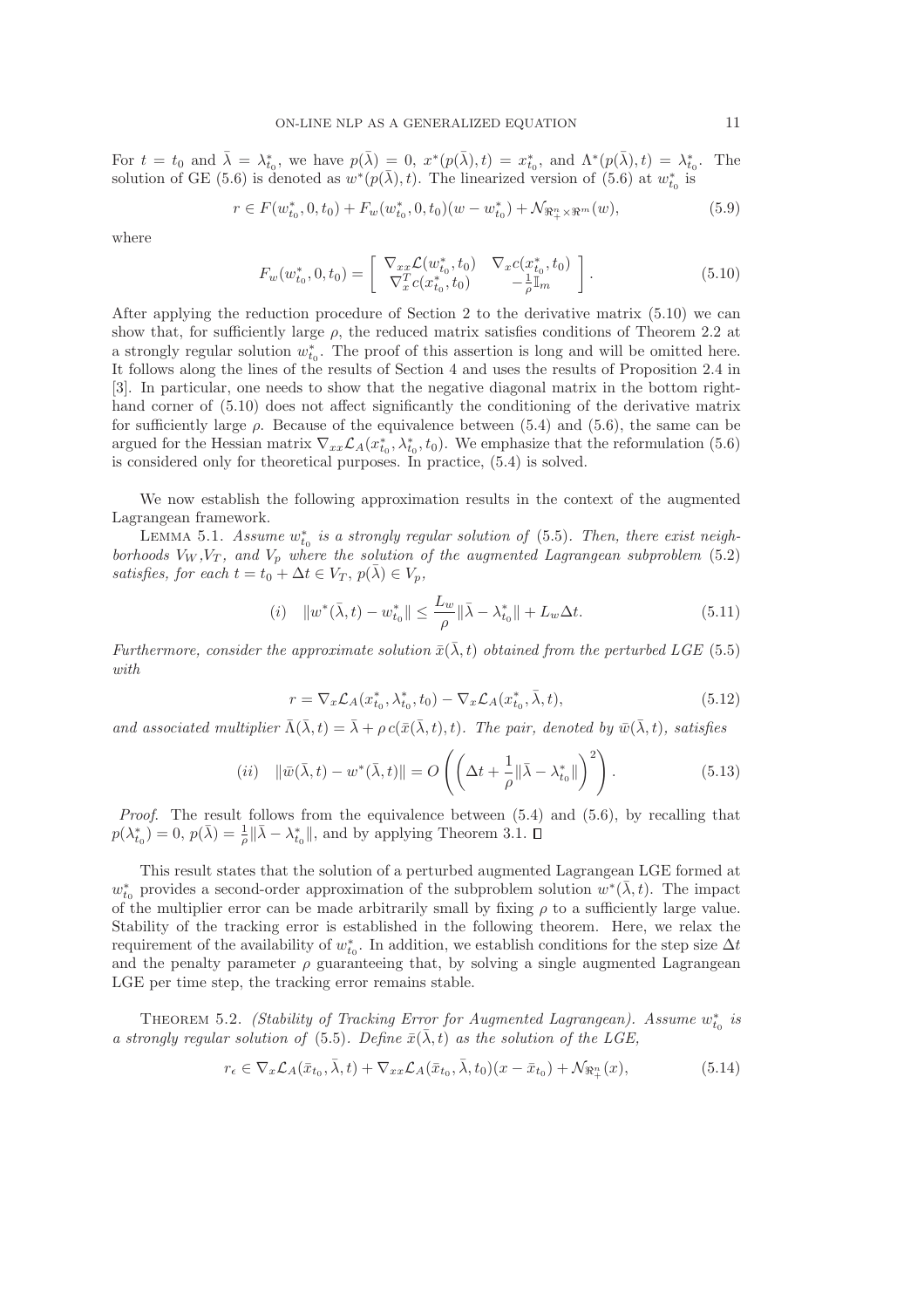*with associated multiplier update*  $\overline{\Lambda}(\overline{\lambda},t) = \overline{\lambda} + \rho c(\overline{x}(\overline{\lambda},t),t)$ *. The pair is denoted by*  $\overline{w}(\overline{\lambda},t)$ *.* The reference linearization point  $\bar{w}_{t_0}^T = [\bar{x}_{t_0}^T, \bar{\Lambda}_{t_0}^T]$  with  $\bar{\Lambda}_{t_0} = \bar{\lambda} + \rho c(\bar{x}_{t_0}, t_0)$  is assumed to *exist in the neighborhood*  $V_W$  *of*  $w_{t_0}^*$ . The associated residual  $r(\bar{w}_{t_0}, t_0)$  *is assumed to satisfy*  $||r(\bar{w}_{t_0}, t_0) - r(w_{t_0}^*, t_0)|| \leq \delta_r$  with  $\delta_r > 0$ . Furthermore, assume there exists  $\delta_{\epsilon} > 0$  such that  $||r_{\epsilon}|| \leq \delta_{\epsilon}$ . If there exists  $\kappa > 0$ ,  $\Delta t$  is chosen sufficiently small and  $\rho$  sufficiently large such *that*

$$
L_{F_w} L_{\psi} \left( L_w \left( 1 + \frac{L_{\psi}}{\rho} \right) + 1 \right) \Delta t \delta_r + \frac{L_w}{\rho} \left( \delta_r + \frac{L_w}{L_{\psi}} \Delta t \right) \le \kappa \left( \Delta t + \frac{L_{\psi} \delta_r}{\rho} \right)^2 \tag{5.15a}
$$

$$
\left( L_w L_{F_w} \left( \frac{1}{2} L_w + 1 \right) + \kappa \right) \left( \Delta t + \frac{L_{\psi} \delta_r}{\rho} \right)^2 + \delta_{\epsilon} \le \delta_r \left( 1 - \left( \frac{3}{2} + \frac{L_{\psi}}{\rho} \right) L_{F_w} L_{\psi}^2 \delta_r \right). \tag{5.15b}
$$

*Then, the tracking error remains stable:*

$$
\|\bar{w}_{t_0} - w_{t_0}^*\| \le L_\psi \delta_r \quad \Rightarrow \quad \|\bar{w}(\bar{\lambda}, t) - w_t^*\| \le L_\psi \delta_r.
$$

*Proof.* Using the equivalence between (5.4) and (5.6), we have  $\bar{w}(\bar{\lambda},t) = \bar{w}(p(\bar{\lambda}),t)$ . Consequently, we need to bound

$$
\begin{aligned} \|\bar{w}(p(\bar{\lambda}),t) - w_t^*\| &= \|\bar{w}(p(\bar{\lambda}),t) - w^*(p(\bar{\lambda}),t) + w^*(p(\bar{\lambda}),t) - w_t^*\| \\ &\le \|\bar{w}(p(\bar{\lambda}),t) - w^*(p(\bar{\lambda}),t)\| + \|w^*(p(\bar{\lambda}),t) - w_t^*\|. \end{aligned} \tag{5.16}
$$

The second term, the distance between the solution of the augmented Lagrangean subproblem  $w^*(p(\bar{\lambda}), t)$  and the NLP solution  $w_t^*$ , can be bounded by using the Lipschitz continuity property,

$$
||w^*(p(\bar{\lambda}), t) - w_t^*|| = ||w^*(p(\bar{\lambda}), t) - w^*(p(\lambda_t^*), t)||
$$
  
\n
$$
\leq L_w ||p(\bar{\lambda}) - p(\lambda_t^*)||
$$
  
\n
$$
\leq L_w ||p(\bar{\lambda})|| + L_w ||p(\lambda_t^*)||.
$$
\n(5.17)

The distance between  $w^*(p(\bar{\lambda}), t)$  and the approximate solution of the LGE (5.14) follows from the definition of strong regularity.

$$
\|\bar{w}(p(\bar{\lambda}),t)-w^*(p(\bar{\lambda}),t)\| \le L_{\psi} \|r-r(w^*(p(\bar{\lambda}),t),t)\|.
$$

From the equivalence between  $(5.4)$  and  $(5.6)$  we have that solving  $(5.14)$  is equivalent to solving

$$
r_\epsilon \in F(\bar{w}_{t_0},p(\bar{\lambda}),t) + F_w(\bar{w}_{t_0},p(\bar{\lambda}),t_0)(w-\bar{w}_{t_0}) + \mathcal{N}_{\Re_{+}^n \times \Re^m}(w).
$$

Consequently, the perturbation r associated to  $\bar{w}(p(\bar{\lambda}),t)$  is given by

$$
r = r_{\epsilon} + F(w_{t_0}^*, 0, t_0) + F_w(w_{t_0}^*, 0, t_0)(w - w_{t_0}^*) - F(\bar{w}_{t_0}, p(\bar{\lambda}), t) - F_w(\bar{w}_{t_0}, p(\bar{\lambda}), t_0)(w - \bar{w}_{t_0}),
$$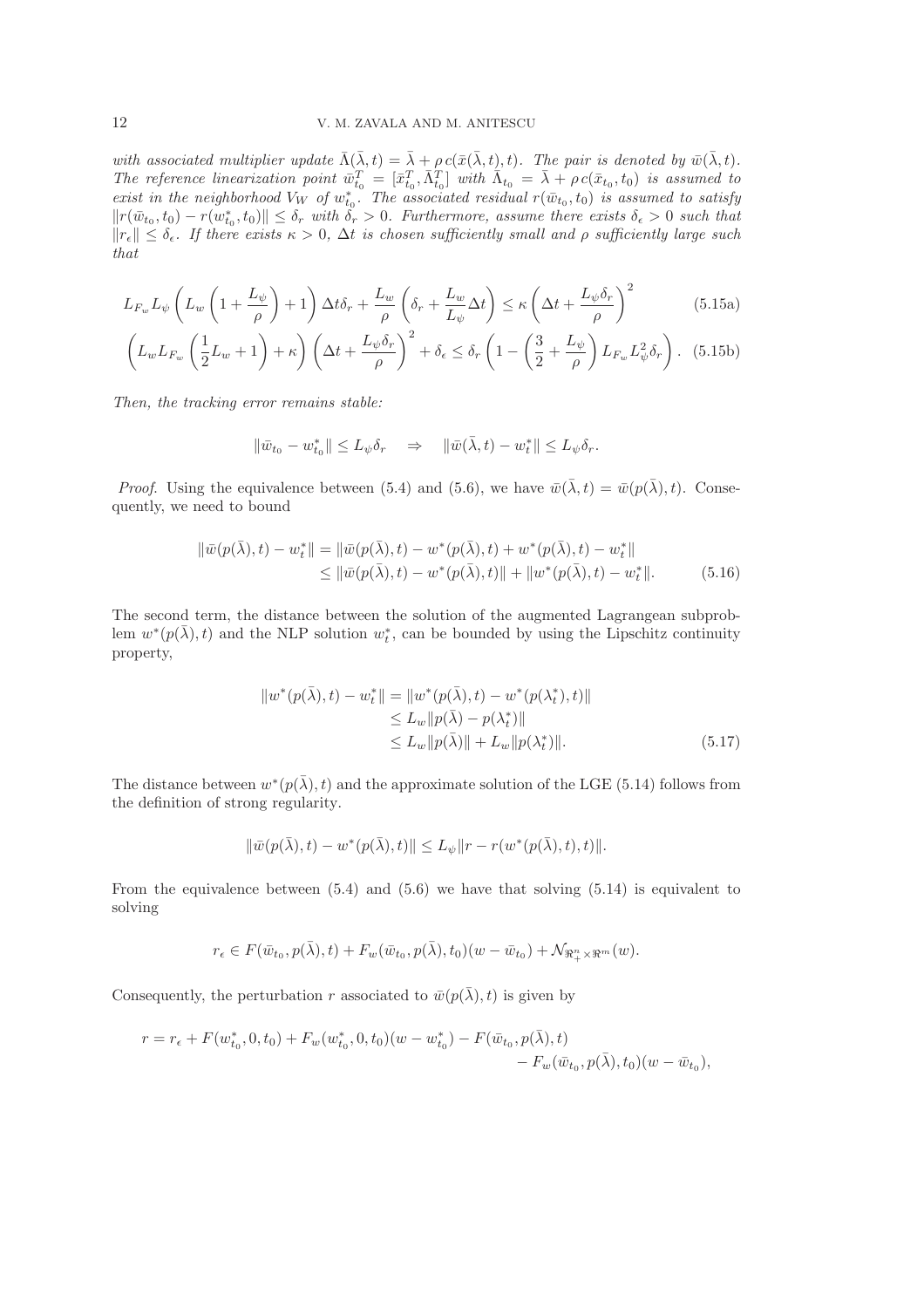with  $w = \bar{w}(p(\bar{\lambda}), t)$ . The residual  $r(w^*(p(\bar{\lambda}), t), t)$  is obtained from (2.10). We have

$$
\mathbf{A} = r - r(w^*(p(\bar{\lambda}), t)) \n= r_{\epsilon} + F(w_{t_0}^*, 0, t_0) + F_w(w_{t_0}^*, 0, t_0)(\bar{w}(p(\bar{\lambda}), t) - w_{t_0}^*) \n- F(\bar{w}_{t_0}, p(\bar{\lambda}), t) - F_w(\bar{w}_{t_0}, p(\bar{\lambda}), t_0)(\bar{w}(p(\bar{\lambda}), t) - \bar{w}_{t_0}) \n- F(w_{t_0}^*, 0, t_0) - F_w(w_{t_0}^*, 0, t_0)(w^*(p(\bar{\lambda}), t) - w_{t_0}^*) + F(w^*(p(\bar{\lambda}), t), p(\bar{\lambda}), t) \n= r_{\epsilon} + F_w(w_{t_0}^*, 0, t_0)(\bar{w}(p(\bar{\lambda}), t) - w_{t_0}^*) + F(w_{t_0}^*, p(\bar{\lambda}), t) \n- F(\bar{w}_{t_0}, p(\bar{\lambda}), t) - F_w(\bar{w}_{t_0}, p(\bar{\lambda}), t_0)(\bar{w}(p(\bar{\lambda}), t) - \bar{w}_{t_0}) \n- F_w(w_{t_0}^*, 0, t_0)(w^*(p(\bar{\lambda}), t) - w_{t_0}^*) + F(w^*(p(\bar{\lambda}), t), p(\bar{\lambda}), t) - F(w_{t_0}^*, p(\bar{\lambda}), t) \n= r_{\epsilon} + F(w^*(p(\bar{\lambda}), t), p(\bar{\lambda}), t) - F_w(w_{t_0}^*, 0, t_0)(w^*(p(\bar{\lambda}), t) - w_{t_0}^*) - F(w_{t_0}^*, p(\bar{\lambda}), t) \n+ F_w(w_{t_0}^*, p(\bar{\lambda}), t) - F_w(\bar{w}_{t_0}, p(\bar{\lambda}), t_0)(w_{t_0}^* - \bar{w}_{t_0}) - F(\bar{w}_{t_0}, p(\bar{\lambda}), t) \n+ F_w(w_{t_0}^*, 0, t_0)(\bar{w}(p(\bar{\lambda}), t) - w_{t}^* + w_{t}^* - w_{t_0}^*) \n- F_w(\bar{w}_{t_0}, p(\bar{\lambda}), t_0)(\bar{w}(p(\bar{\lambda}), t) - w_{t}^* + w_{t}^* - w_{t_0}^*).
$$

We use the mean-value theorem,

$$
F(w^*(p(\bar{\lambda}), t), p(\bar{\lambda}), t) - F(w^*_{t_0}, p(\bar{\lambda}), t)
$$
  
= 
$$
\int_0^1 F_w(w^*_{t_0} + \chi(w^*(p(\bar{\lambda}), t) - w^*_{t_0}), p(\bar{\lambda}), t)(w^*(p(\bar{\lambda}), t) - w^*_{t_0})d\chi,
$$

to compute the following bound:

$$
\mathbf{B} = ||F(w^*(p(\bar{\lambda}), t), p(\bar{\lambda}), t) - F_w(w_{t_0}^*, 0, t_0)(w^*(p(\bar{\lambda}), t) - w_{t_0}^*) - F(w_{t_0}^*, p(\bar{\lambda}), t)||
$$
\n
$$
\leq \int_0^1 ||(F_w(w_{t_0}^* + \chi(w^*(p(\bar{\lambda}), t) - w_{t_0}^*), p(\bar{\lambda}), t) - F_w(w_{t_0}^*, 0, t_0)) (w^*(p(\bar{\lambda}), t) - w_{t_0}^*)|| d\chi
$$
\n
$$
\leq ||w^*(p(\bar{\lambda}), t) - w_{t_0}^*|| \int_0^1 L_{F_w} (\chi ||w^*(p(\bar{\lambda}), t) - w_{t_0}^*|| + ||p(\bar{\lambda})|| + \Delta t) d\chi
$$
\n
$$
\leq \frac{1}{2} L_{F_w} ||w^*(p(\bar{\lambda}), t) - w_{t_0}^*||^2 + L_{F_w} ||w^*(p(\bar{\lambda}), t) - w_{t_0}^*|| (||p(\bar{\lambda})|| + \Delta t)
$$
\n
$$
\leq \frac{1}{2} L_{F_w} L_w^2 (||p(\bar{\lambda})|| + \Delta t)^2 + L_{F_w} L_w (||p(\bar{\lambda})|| + \Delta t) (||p(\bar{\lambda})|| + \Delta t)
$$
\n
$$
\leq L_w L_{F_w} \left(\frac{1}{2} L_w + 1\right) (\Delta t + ||p(\bar{\lambda})||)^2.
$$

Similarly,

$$
\mathbf{C} = ||F(w_{t_0}^*, p(\bar{\lambda}), t) - F_w(\bar{w}_{t_0}, p(\bar{\lambda}), t_0)(w_{t_0}^* - \bar{w}_{t_0}) - F(\bar{w}_{t_0}, p(\bar{\lambda}), t)||
$$
  
\n
$$
\leq \int_0^1 ||F_w(\bar{w}_{t_0} + \chi(\bar{w}_{t_0} - w_{t_0}^*), p(\bar{\lambda}), t) - F_w(\bar{w}_{t_0}, p(\bar{\lambda}), t_0)|| \|\bar{w}_{t_0} - w_{t_0}^* \| d\chi
$$
  
\n
$$
\leq ||\bar{w}_{t_0} - w_{t_0}^*|| \int_0^1 L_{F_w} (\chi ||\bar{w}_{t_0} - w_{t_0}^*|| + \Delta t) d\chi
$$
  
\n
$$
\leq \frac{1}{2} L_{F_w} ||\bar{w}_{t_0} - w_{t_0}^*||^2 + L_{F_w} ||\bar{w}_{t_0} - w_{t_0}^*|| \Delta t
$$
  
\n
$$
\leq \frac{1}{2} L_{F_w} L_{\psi}^2 \delta_r^2 + L_{F_w} L_{\psi} \delta_r \Delta t.
$$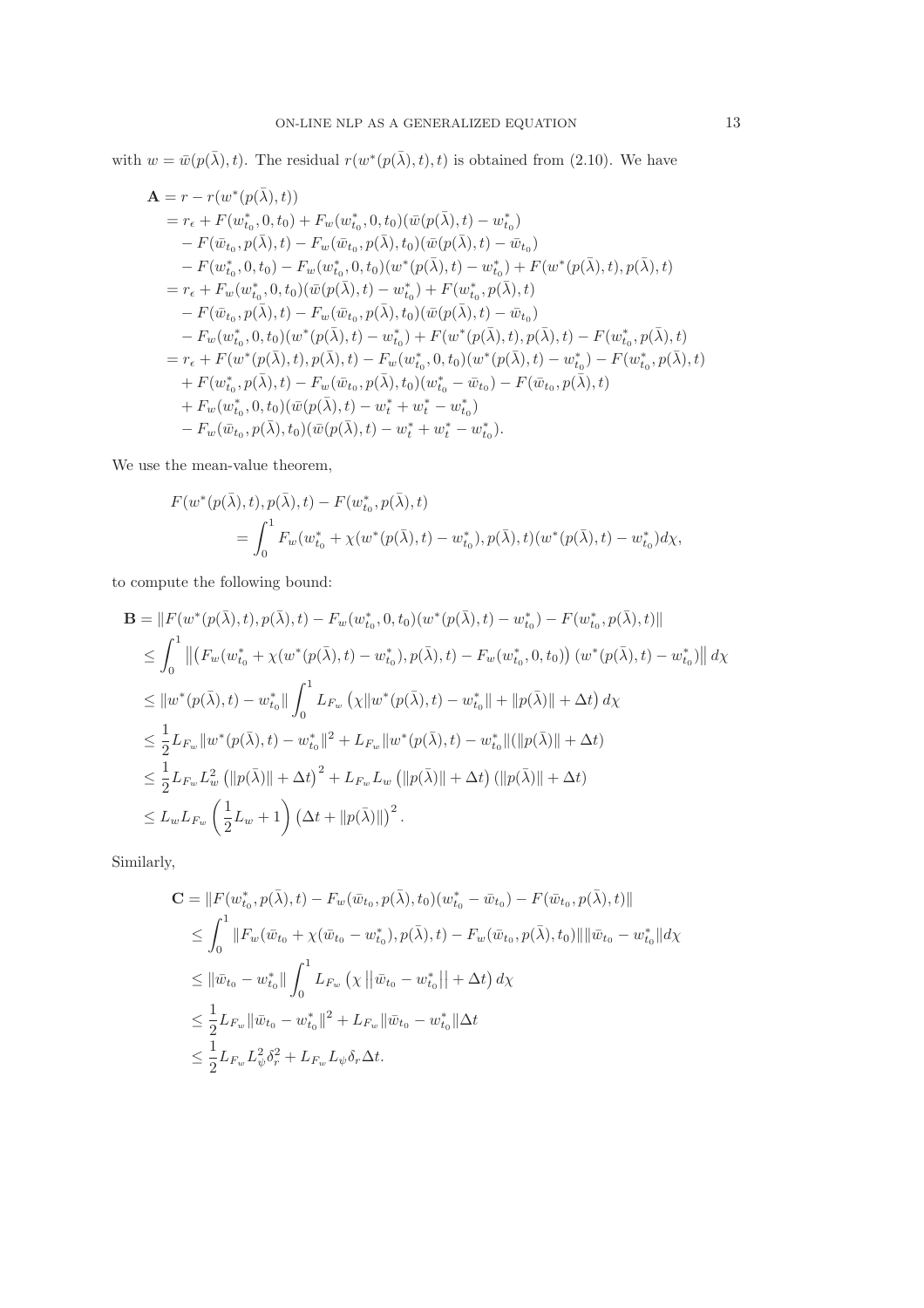The remaining terms can be bounded as

$$
\mathbf{D} = ||F_w(w_{t_0}^*, 0, t_0)(\bar{w}(p(\bar{\lambda}), t) - w_t^* + w_t^* - w_{t_0}^*) - F_w(\bar{w}_{t_0}, p(\bar{\lambda}), t_0)(\bar{w}(p(\bar{\lambda}), t) - w_t^* + w_t^* - w_{t_0}^*)||
$$
  
\n
$$
\leq ||F_w(w_{t_0}^*, 0, t_0) - F_w(\bar{w}_{t_0}, p(\bar{\lambda}), t_0)|| \, ||\bar{w}(p(\bar{\lambda}), t) - w_t^* + w_t^* - w_{t_0}^*||
$$
  
\n
$$
\leq L_{F_w} (||w_{t_0}^* - \bar{w}_{t_0}|| + ||p(\bar{\lambda})||) (||\bar{w}(p(\bar{\lambda}), t) - w_t^*|| + ||w_t^* - w_{t_0}^*||)
$$
  
\n
$$
\leq L_{F_w} (L_{\psi} \delta_r + ||p(\bar{\lambda})||) (||\bar{w}(p(\bar{\lambda}), t) - w_t^*|| + L_w \Delta t).
$$

Using  $||r_{\epsilon}|| \leq \delta_{\epsilon}$  and merging terms **B**, **C**, and **D** into **A**, we obtain

$$
\|\bar{w}(p(\bar{\lambda}),t) - w^*(p(\bar{\lambda}),t)\| \le L_{\psi}\delta_{\epsilon} + L_{\psi}L_{w}L_{F_{w}}\left(\frac{1}{2}L_{w} + 1\right)\left(\Delta t + \|p(\bar{\lambda})\|\right)^{2} + L_{\psi}\frac{1}{2}L_{F_{w}}L_{\psi}^{2}\delta_{r}^{2} + L_{\psi}L_{F_{w}}L_{\psi}\delta_{r}\Delta t + L_{\psi}L_{F_{w}}\left(L_{\psi}\delta_{r} + L_{\psi}\|p(\bar{\lambda})\|\right)\left(\|\bar{w}(p(\bar{\lambda}),t) - w_{t}^{*}\| + L_{w}\Delta t\right).
$$
\n(5.18)

We substitute (5.17) and (5.18) in (5.16) and apply,

$$
||p(\bar{\lambda})|| \leq \frac{1}{\rho} ||\bar{\lambda} - \lambda_{t_0}^*|| \leq \frac{L_{\psi}}{\rho} ||r(\bar{w}_{t_0}, t_0) - r(w_{t_0}^*, t_0)|| \leq \frac{L_{\psi}}{\rho} \delta_r
$$
  

$$
||p(\lambda_t^*)|| \leq \frac{1}{\rho} ||\lambda_t^* - \lambda_{t_0}^*|| \leq \frac{L_w}{\rho} \Delta t
$$
 (5.19)

to obtain

$$
\|\bar{w}(p(\bar{\lambda}),t) - w_t^*\|
$$
  
\n
$$
\leq L_{\psi}\delta_{\epsilon} + L_{\psi}L_{w}L_{F_{w}}\left(\frac{1}{2}L_{w} + 1\right)\left(\Delta t + \|p(\bar{\lambda})\|\right)^{2}
$$
  
\n
$$
+ L_{\psi}\frac{1}{2}L_{F_{w}}L_{\psi}^{2}\delta_{r}^{2} + L_{\psi}L_{F_{w}}L_{\psi}\delta_{r}\Delta t
$$
  
\n
$$
+ L_{\psi}L_{F_{w}}\left(L_{\psi}\delta_{r} + L_{\psi}\|p(\bar{\lambda})\|\right)\left(\|\bar{w}(p(\bar{\lambda}),t) - w_{t}^*\| + L_{w}\Delta t\right)
$$
  
\n
$$
+ L_{w}\|p(\bar{\lambda})\| + L_{w}\|p(\lambda_{t}^*)\|
$$
  
\n
$$
\leq L_{\psi}\delta_{\epsilon} + L_{\psi}L_{w}L_{F_{w}}\left(\frac{1}{2}L_{w} + 1\right)\left(\Delta t + \frac{L_{\psi}\delta_{r}}{\rho}\right)^{2}
$$
  
\n
$$
+ \frac{1}{2}L_{\psi}L_{F_{w}}L_{\psi}^{2}\delta_{r}^{2} + L_{\psi}L_{F_{w}}L_{\psi}\delta_{r}\Delta t
$$
  
\n
$$
+ L_{F_{w}}L_{\psi}^{2}\delta_{r}\left(1 + \frac{L_{\psi}}{\rho}\right)\left(\|\bar{w}(p(\bar{\lambda}),t) - w_{t}^*\| + L_{w}\Delta t\right)
$$
  
\n
$$
+ L_{w}\frac{L_{\psi}\delta_{r}}{\rho} + L_{w}^{2}\frac{\Delta t}{\rho}.
$$

For stability we require  $\|\bar{w}(p(\bar{\lambda}),t) - w_t^*\| \leq L_{\psi}\delta_r$ . This implies

$$
L_{\psi}\delta_r \geq \frac{L_{\psi}\delta_{\epsilon} + \frac{L_w}{\rho} \left( L_{\psi}^2 \delta_r + L_w \Delta t \right) + L_{\psi} L_w L_{F_w} \left( \frac{1}{2} L_w + 1 \right) \left( \Delta t + \frac{L_{\psi} \delta_r}{\rho} \right)^2}{1 - L_{F_w} L_{\psi}^2 \delta_r \left( 1 + \frac{L_{\psi}}{\rho} \right)} + \frac{L_{\psi} L_{F_w} \left( \frac{1}{2} L_{\psi}^2 \delta_r^2 + L_{\psi} \delta_r \Delta t \right) + L_{F_w} L_{\psi}^2 \delta_r \left( 1 + \frac{L_{\psi}}{\rho} \right) L_w \Delta t}{1 - L_{F_w} L_{\psi}^2 \delta_r \left( 1 + \frac{L_{\psi}}{\rho} \right)}.
$$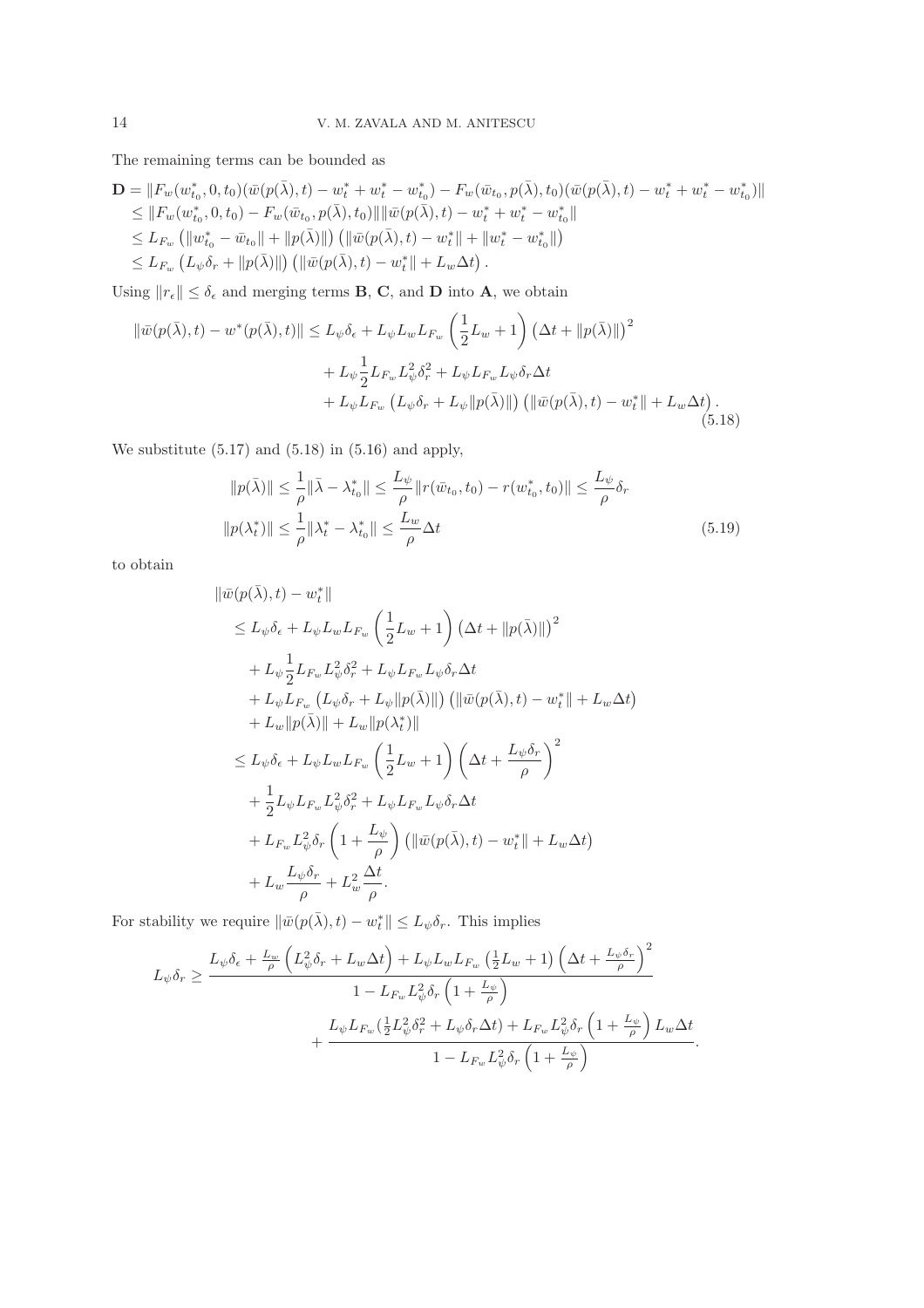Dividing through by  $L_{\psi}$  and rearranging we have,

$$
\delta_r - L_{F_w} L_{\psi}^2 \delta_r^2 \left( 1 + \frac{L_{\psi}}{\rho} \right)
$$
\n
$$
\geq \delta_{\epsilon} + \frac{L_w}{\rho} \left( \delta_r + \frac{L_w}{L_{\psi}} \Delta t \right) + L_w L_{F_w} \left( \frac{1}{2} L_w + 1 \right) \left( \Delta t + \frac{L_{\psi} \delta_r}{\rho} \right)^2
$$
\n
$$
+ L_{F_w} \left( \frac{1}{2} L_{\psi}^2 \delta_r^2 + L_{\psi} \delta_r \Delta t \right) + L_{F_w} L_{\psi} L_w \delta_r \left( 1 + \frac{L_{\psi}}{\rho} \right) \Delta t
$$

$$
\delta_r - \left(\frac{3}{2} + \frac{L_{\psi}}{\rho}\right) L_{F_w} L_{\psi}^2 \delta_r^2
$$
\n
$$
\geq \delta_{\epsilon} + L_w L_{F_w} \left(\frac{1}{2} L_w + 1\right) \left(\Delta t + \frac{L_{\psi} \delta_r}{\rho}\right)^2
$$
\n
$$
+ L_{F_w} L_{\psi} \left(L_w \left(1 + \frac{L_{\psi}}{\rho}\right) + 1\right) \delta_r \Delta t + \frac{L_w}{\rho} \left(\delta_r + \frac{L_w}{L_{\psi}} \Delta t\right).
$$

This last condition is satisfied if  $(5.15a)-(5.15b)$  hold. The proof is complete .  $\Box$ 

Discussion of Theorem 5.2. The recursive stability result of Corollary 3.3 also applies in this context. Conditions (5.15a)-(5.15b) reduce to (3.5a)-(3.5b) for  $\rho \to \infty$ . Therefore, similar order results to those of Theorem 3.2 can be expected for sufficiently large  $\rho$ . Note also that the initial multiplier error (bounded by  $\delta_r$ ) always appears divided by  $\rho$ . This indicates that relatively large initial multiplier errors can be tolerated by increasing  $\rho$ . Nevertheless, note that the second term on the left hand side of (5.15a) remains  $o(\Delta t)$  even if  $\delta_r = O(\Delta t^2)$ . In other words, this condition is more restrictive than (3.5a). This term arises from the application of the Lipschitz property to bound  $\|\lambda_t^* - \lambda_{t_0}^*\|$  One could try the alternative approach of using the residuals to obtain less conservative bounds for  $\|w^*(p(\bar{\lambda}), t) - w^*(p(\lambda_t^*, t))\|$  in (5.17). Even with this approach, however, we have not been able to do so. This difficulty seems to be related to the fact that the multiplier update is only first-order [3], so, at least in the form presented here, we find it unlikely that the method would succeed in converging as  $\Delta t \rightarrow 0$  without letting  $\rho \rightarrow \infty$ .

As a final remark, we point out that the stability conditions can be satisfied for fixed and sufficiently large  $\kappa$  as long as  $\rho = O\left(\frac{1}{\Delta t}\right)$  and  $\delta_r = O(\Delta t^2)$ . This has the side effect of having  $\rho$  effectively as a penalty parameter, a situation that resembles the use of a smoothing barrier function and that may raise stability problems. While both penalizations arise in different contexts, an important question is whether the augmented Lagrangean penalization is more stable than that obtained by using smoothing penalty functions. In our scheme, the penalty parameter is *finite* for every fixed  $\Delta t$ , and the scheme is guaranteed to be stable. For continuation schemes, however, stability results incorporating smoothing functions are currently lacking. A simple numerical comparison will be presented in the next section. A more rigorous stability analysis is a left as an interesting topic for future research.

In order to solve the QP associated to the LGE (5.14), we follow a PSOR approach. The QP has the form,

$$
\min_{z \ge \alpha} \quad \frac{1}{2} z^T \mathbf{M} z + \mathbf{b}^T z. \tag{5.20}
$$

Any solution of this QP solves the LCP,

$$
\mathbf{M}z + \mathbf{b} \ge 0, \quad z - \alpha \ge 0, \quad (z - \alpha)^{T} (\mathbf{M}z + \mathbf{b}) = 0.
$$
 (5.21)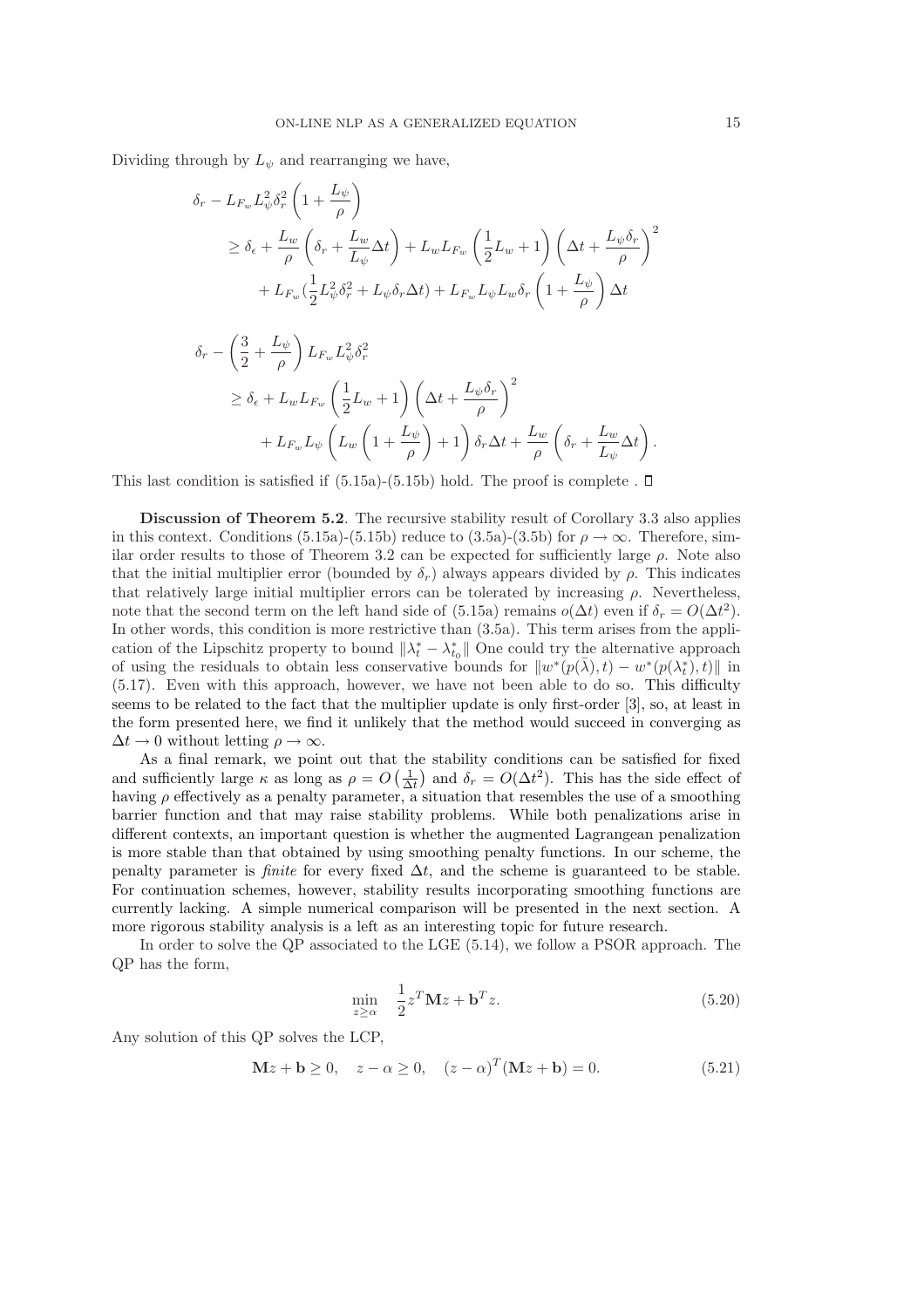Consider the following PSOR algorithm adapted from [10, 11]:

# PSOR Algorithm.

Given  $z^0 \ge \alpha$ , compute for  $k = 0, 1, ..., n_{iter}$ ,

$$
z_i^{k+1} = (1 - \omega) z_i^k - \frac{\omega}{\mathbf{M}_{ii}} \left( \sum_{j < i} \mathbf{M}_{ij} z_j^{k+1} + \sum_{j > i} \mathbf{M}_{ij} z_j^k - \mathbf{b}_i \right)
$$
\n
$$
z_i^{k+1} = \max \left( z_i^{k+1}, \alpha_i \right), \quad i = 1, \dots, n,\tag{5.22}
$$

where  $\omega$  is the relaxation factor.

Theorem 5.3. *(Theorem 2.1 in [11]). Let* M *be symmetric positive definite. Then, each accumulation point of the sequence*  $\{z^k\}$  *generated by* (5.22) *converges to a solution of the LCP* (2.8)*. The rate of convergence is R-linear.*

A suitable measure of progress of the PSOR algorithm is the projected gradient (or residual)  $P_K (\mathbf{M} z + \mathbf{b})$ , where  $K := \{z \mid z \geq \alpha\}$  and

$$
(P_K(g))_j = \begin{cases} \min\{0, g_j\} & \text{if } z_j = \alpha_j \\ g_j & \text{if } z_j > \alpha_j. \end{cases} \tag{5.23}
$$

This is based on the fact that a solution of (5.20) satisfies  $P_K(\mathbf{M} z + \mathbf{b}) = 0$ . Similarly, the progress of the algorithm can be monitored by using the projected gradient of the augmented Lagrangean function  $P_{\mathbb{R}^n_+}(\nabla_x \mathcal{L}_A(\bar{x}_{t_k}, \bar{\lambda}_{t_k}, t_k, \rho)).$  This is a more direct convergence check of  $(2.1)$ , as opposed to  $(3.7)$ . The computational complexity of PSOR is at most  $O(n^2)$  where n is the dimension of x. We can now establish our tracking algorithm  $(4.1)$ , which we refer to as AugLag:

## AugLag Tracking Algorithm.

Given  $\bar{x}_{t_0}, \bar{\lambda}_{t_0}, \Delta t, \rho, n_{iter},$ 

- 1. Evaluate  $\nabla_x \mathcal{L}_A(\bar{x}_{t_k}, \bar{\lambda}_{t_k}, t_{k+1}, \rho)$  and  $\nabla_{xx} \mathcal{L}_A(\bar{x}_{t_k}, \bar{\lambda}_{t_k}, t_k, \rho)$ .
- 2. Compute step  $\Delta \bar{x}_{t_{k+1}}$  by applying  $n_{iter}$  PSOR iterations to (5.20) with  $\mathbf{M} = \nabla_{xx} \mathcal{L}_A(\bar{x}_{t_k}, \bar{\lambda}_{t_k}, t_k, \rho),$  $\mathbf{b} = \nabla_x \mathcal{L}_A(\bar{x}_{t_k}, \bar{\lambda}_{t_k}, t_{k+1}, \rho).$
- 3. Update primal variables  $\bar{x}_{t_{k+1}} = \bar{x}_{t_k} + \Delta \bar{x}_{t_{k+1}}$  and multipliers  $\bar{\lambda}_{t_{k+1}} = \bar{\lambda}_{t_k} + \rho c(\bar{x}_{t_{k+1}}, t_{k+1}).$
- 4. Set  $k \leftarrow k + 1$ .

Justification of Augmented Lagrangean Framework. To justify the choice of the AugLag framework from a computational point of view we make the following observations. If the QP  $(4.7)$  is sparse, full-space active-set and interior-point solvers are the most efficient alternatives [2, 18]. In on-line NLP applications, active-set strategies have been preferred because warm-start information can be used to reduce the number of iterations, as opposed to interior-point methods. However, the time per iteration in an interior-point solver tends to be smaller because the linear algebra can be done more efficiently. The reason is that the structure of the Karush-Kuhn-Tucker matrix is fixed and, consequently, symbolic factorizations need to be applied only once. In addition, high-level structures can be exploited. In most active-set and interior-point implementations, direct indefinite linear solvers are used to compute the search step. The accuracy of these steps is high. However, the computational overhead of a single factorization can be very high as well. As an alternative, one could consider the use of iterative linear solvers such as QMR, GMRES, or PCG in an interior-point framework [5]. A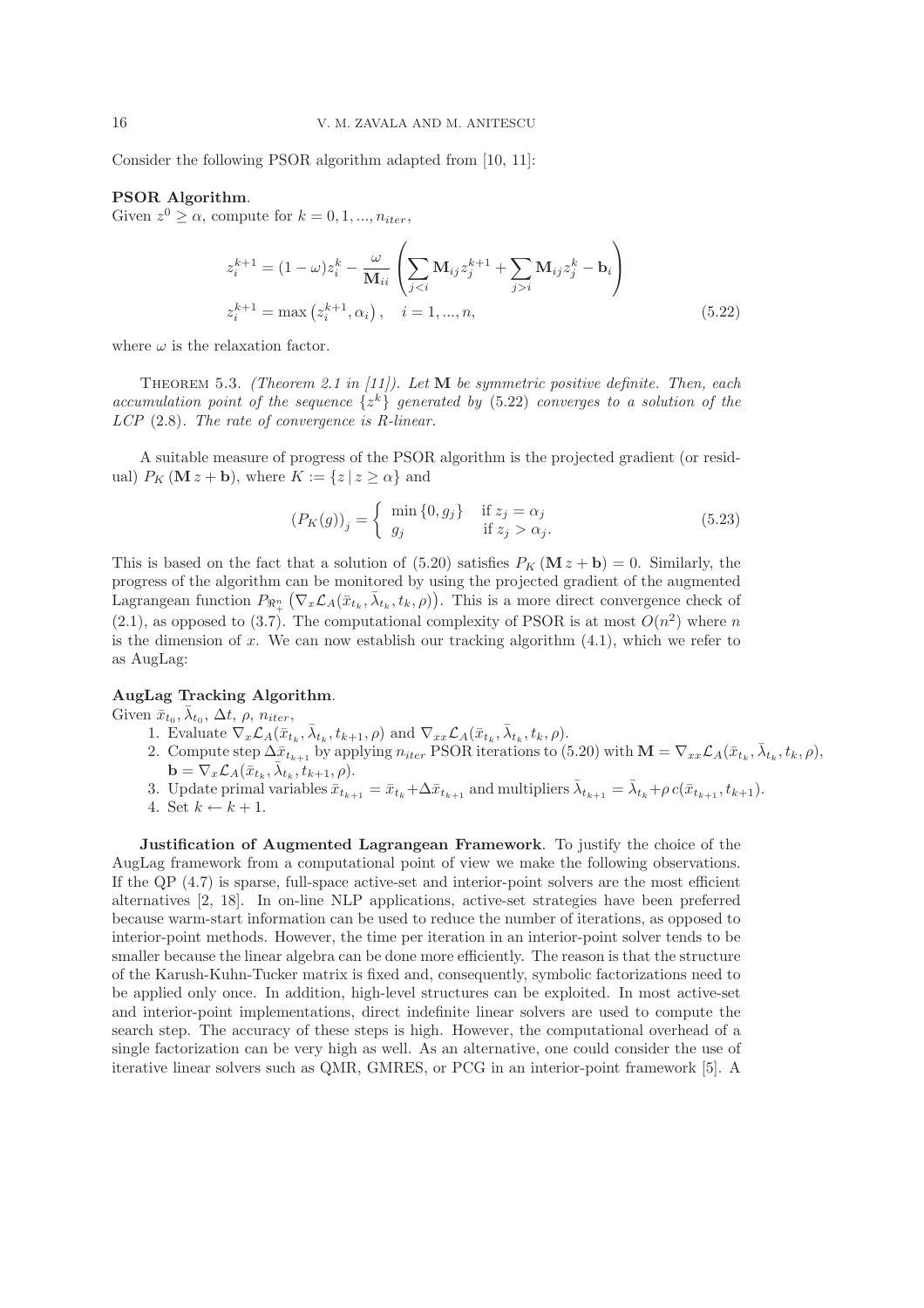problem with this approach is that multiple linear systems still need to be solved since activeset identification (i.e., barrier parameter update) is performed externally. This situation could be avoided by fixing the barrier parameter to a given value. However, as we will see in the next section, this smoothing approach is not very robust. Based on these observations, we argue that the AugLag strategy is attractive because: (i) the iteration matrix (Hessian of the augmented Lagrangean) remains at least positive semi-definite close to the solution manifold, (ii) it performs linear algebra and active-set identification tasks simultaneously, (iii) it can exploit warm-start information, and (iv) it has a favorable computational complexity. We emphasize that achieving a high accuracy with PSOR might require a very large number of iterations. As demonstrated by Theorem 5.2, however, this does not represent a limitation in an on-line setting. Nevertheless, it does limits the attractiveness of PSOR in a more general NLP context.

6. Numerical Example. To illustrate the developments, we consider the recedinghorizon control of a nonlinear CSTR [9]. The optimal control formulation is given by

$$
\min_{u(\tau)} \int_{t}^{t+T} \left( w_T (z_T - z_T^{sp})^2 + w_C (z_C - z_C^{sp})^2 + w_u (u - u^{sp})^2 \right) d\tau
$$
\n
$$
\text{s.t. } \frac{dz_C}{d\tau} = \frac{z_C - 1}{\theta} + k_0 z_C \exp\left[\frac{-E_a}{z_T}\right], \quad z_C(0) = z_C(t)
$$
\n
$$
\frac{dz_T}{d\tau} = \frac{z_T - z_T^f}{\theta} - k_0 z_C \exp\left[\frac{-E_a}{z_T}\right] + \alpha u (z_T - z_T^{cw}), \quad z_T(0) = z_T(t)
$$
\n
$$
z_C^{min} \le z_C \le z_C^{max}, \quad z_T^{min} \le z_T \le z_T^{max}, \quad u^{min} \le u \le u^{max}.
$$

The system involves two states,  $z(\tau) = [z_C(\tau), z_T(\tau)],$  corresponding to dimensionless concentration and temperature, and one control,  $u(\tau)$ , corresponding to the cooling water flow rate. The *model* time dimension is denoted by  $\tau$ , and the *real* time dimension is denoted by t. Accordingly, the receding-horizon is defined as  $\tau \in [t, t + T]$ , and the initial conditions are  $z_T(t)$ and  $z_C(t)$ . The model parameters are  $z_T^{cw} = 0.38$ ,  $z_T^f = 0.395$ ,  $E_a = 5$ ,  $\alpha = 1.95 \times 10^4$ ,  $\theta = 20$ ,  $k_0 = 300, w_C = 1 \times 10^6, w_T = 1 \times 10^3$ , and  $w_u = 1 \times 10^{-3}$ . The bounds are set to  $z_C^{min} = 0$ ,  $z_C^{max} = 0.5, z_T^{min} = 0.5, z_T^{max} = 1.0, u^{min} = 0.25, \text{ and } u^{max} = 0.45.$  The set-points are denoted by the superscript sp. For implementation, the optimal control problem is converted into an NLP of the form in (4.1) by applying an implicit Euler discretization scheme with  $N = 100$  grid points and  $\Delta \tau = 0.25$ . The NLP is parametric in the initial states, which are implicit functions of t. To apply the AugLag tracking algorithm, we define a simulation horizon  $t \in [t_0, t_f]$  which is divided into  $N_s$  points with states  $z(t_k)$ ,  $k = 0, ..., N_s$  and  $\Delta t = t_{k+1} - t_k$ . We set the augmented Lagrangean penalty parameter to  $\rho = 100$ . To solve the augmented Lagrangean QP at each step, we fix the number of PSOR iterations to 25. To illustrate the importance of handling non smoothness effects in a consistent manner, we compare the performance AugLag with two continuation algorithms incorporating different smoothing barrier functions. The first algorithm (Log Barrier) smooths out the inequality constraints by using terms of the form  $\mu \cdot \log(x - x^{min}) + \mu \cdot \log(x^{max} - x)$ ,  $\mu = 1.0$  [17, 18]. The second algorithm (Sqrt Barrier) incorporates terms of the form  $\mu \cdot \text{sqrt}(x - x^{min}) + \mu \cdot \text{sqrt}(x^{max} - x)$ ,  $\mu = 100$ [14, 6]. To prevent indefiniteness of the barrier functions near the boundaries of the feasible region, we incorporate a fraction to the boundary rule of the form,

$$
x = \min(\max(x, x^{min} + \epsilon), x^{max} - \epsilon), \quad \epsilon = 1 \times 10^{-3}.
$$

We initialize the algorithms by perturbing an initial solution  $w_{t_0}^*$  as  $\bar{w}_{t_0} \leftarrow w_{t_0}^* \cdot \delta_w$  where  $\delta_w > 0$  is a perturbation parameter. This perturbation generates the initial residual  $r(\bar{w}_{t_0}, t_0)$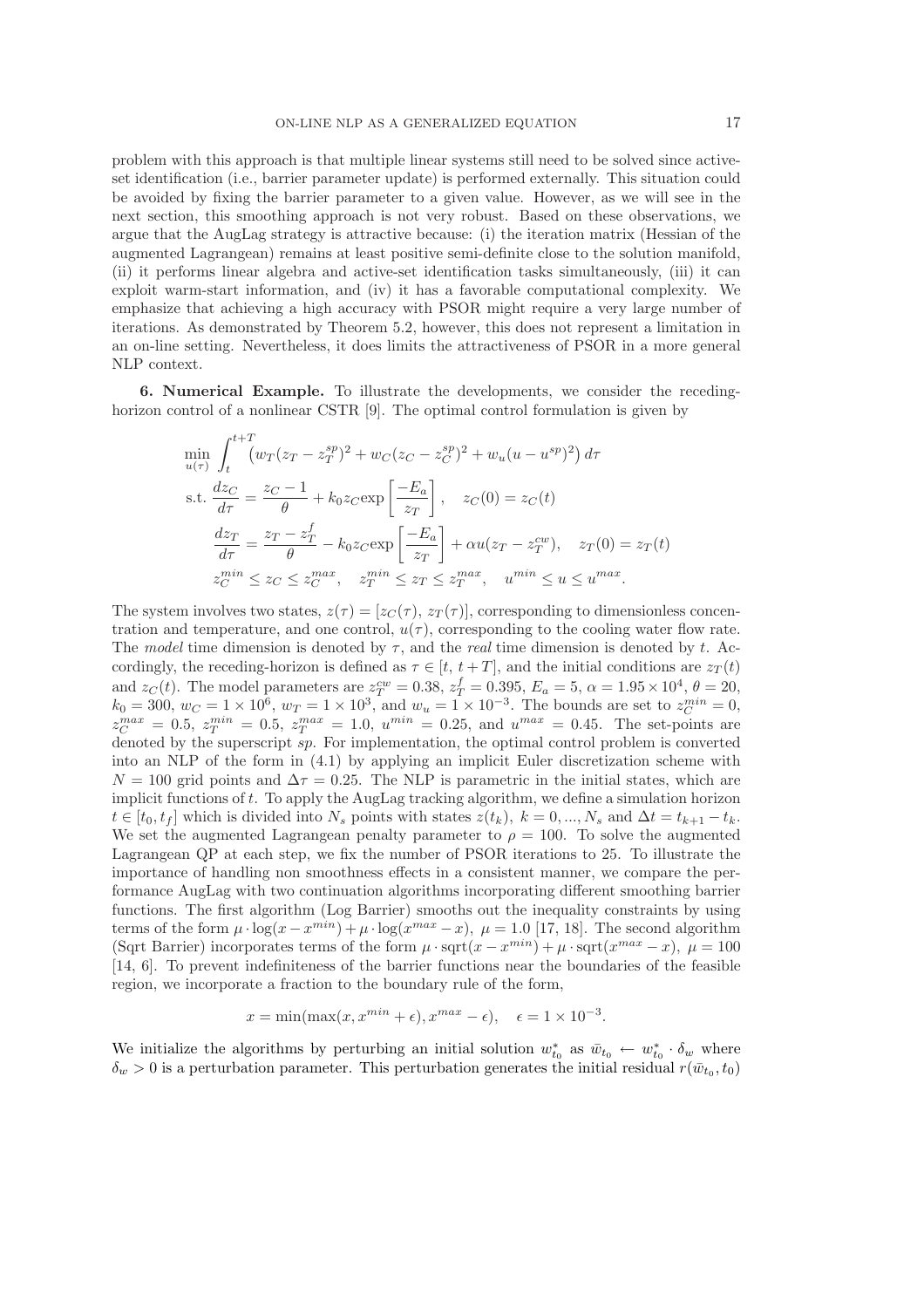

FIG. 6.1. Residual trajectories for Barrier and AugLag continuation algorithms with  $\delta_w = 1.25$ .



FIG. 6.2. Residual trajectories for AugLag with increasing  $\Delta t$ .

. An additional perturbation, in the form of a set-point change, is introduced at  $t_k = 50$ . The residuals along the manifold  $r(\bar{w}_{t_k}, t_k)$  are computed from (3.7). In our numerical experiments, all the algorithms are able to tolerate relatively large initial perturbations, maintaining the residuals stable along the entire time horizon. Log Barrier destabilizes at  $\delta_w = 1.20$  while Sqrt Barrier destabilizes at  $\delta_w = 1.25$ . AugLag remains stable in both cases, tolerating perturbations as large as  $\delta_w = 5.0$ . In Figure 6.1, we present the norm of the residuals along the simulation horizon with  $\Delta t = 0.025$  and for an initial perturbation of  $\delta_w = 1.25$ . As can be seen, even if the initial residual is large,  $O(10^2)$ , AugLag remains stable. In addition, the use of smoothing functions introduces numerical instability. We now illustrate the effect of  $\Delta t$  on the residual of AugLag. Here, the initial residual is generated by using  $\delta_w = 5.0$  and can go as high as  $O(10^3)$ . In Figure 6.2, note that the residual levels remain stable, implying that  $\delta_r$  is at least  $O(10^3)$ . The set-point change generates a residual that is only  $O(10^0)$  and can be tolerated with no problems. The PSOR residuals  $r_{\epsilon}$  at the beginning of the horizon and at  $t_k = 50$  are  $O(10^{-1})$  and go down to  $O(10^{-6})$  when the system reaches the set-points. In Figure 6.3, we present control and temperature profiles for  $\Delta t = 0.25$  and  $\Delta t = 0.01$ . As expected, the tracking error decreases with the step size. We note that the PSOR strategy does a good job at identifying the active-set changes in subsequent steps. At a single step, up to 100 changes were observed. For the larger step size, note that even if the active-sets do not match, the residuals remain bounded and the system eventually converges to the optimal trajectories.

7. Conclusions and Future Work. We have presented a framework for the analysis of parametric nonlinear programming (NLP) problems based on generalized equation concepts. The framework allows us to derive approximate algorithms for on-line NLP. We demonstrate that if points along a solution manifold are consistently strongly regular, it is possible to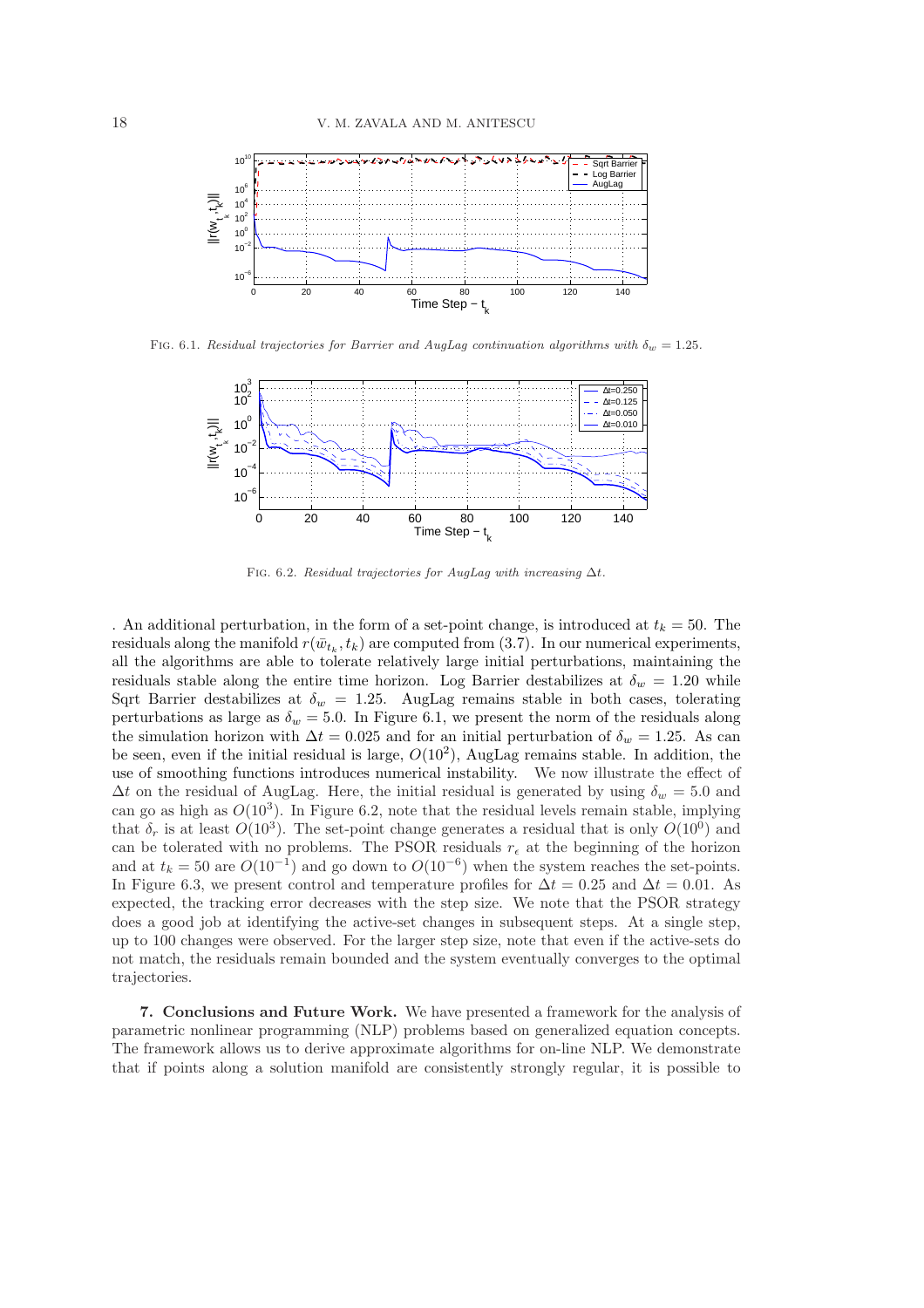

Fig. 6.3. AugLag and optimal trajectories for the control (top) and temperature (bottom).

track the manifold approximately by solving a single linear complementarity problem (LCP) per time step. We established sufficient conditions that guarantee that the tracking error remains bounded to second order with the size of the time step, even if the LCP is solved only to first-order accuracy. We present a tracking algorithm based on an augmented Lagrangean reformulation and a projected successive overrelaxation strategy to solve the LCPs. We demonstrate that the algorithm is able to identify multiple active-set changes and reduce the tracking errors efficiently. As part of our future work, we will establish a more rigorous comparison between the stability properties of the augmented Lagrangean penalization and of smoothing approaches. In addition, we will study the possibility of proving convergence, without requiring the augmented Lagrangean penalty parameter to go to  $\infty$ . We will establish a more efficient implementation of the algorithm and will perform a detailed computational analysis. This strategy has the potential to solve large-scale NLPs in real-time environments. In addition, we are interested in exploring a strategy able to adapt the number of PSOR iterations (and thus the step size) along the manifold. Such a strategy could reduce the tracking errors and improve the robustness of the algorithm.

Acknowledgments. This work was supported by the U.S. Department of Energy through contract DE-AC02-06CH11357.

#### **REFERENCES**

- [1] M. ANITESCU AND G. HART, A constraint-stabilized time-stepping approach for rigid multibody dynamics with joints, contact and friction, International Journal for Numerical Methods In Engineering, 60, 2335–2371, 2004.
- [2] R. A. BARTLETT, A. WACHTER AND L. T. BIEGLER. Active-set vs. interior point strategies for model predictive control. In Proceedings of Americal Control Conference. 4229–4233, 2000.
- [3] D. .Bertsekas. Constrained Optimization and Lagrange Multiplier Methods. New York, Academic Press, 1982.